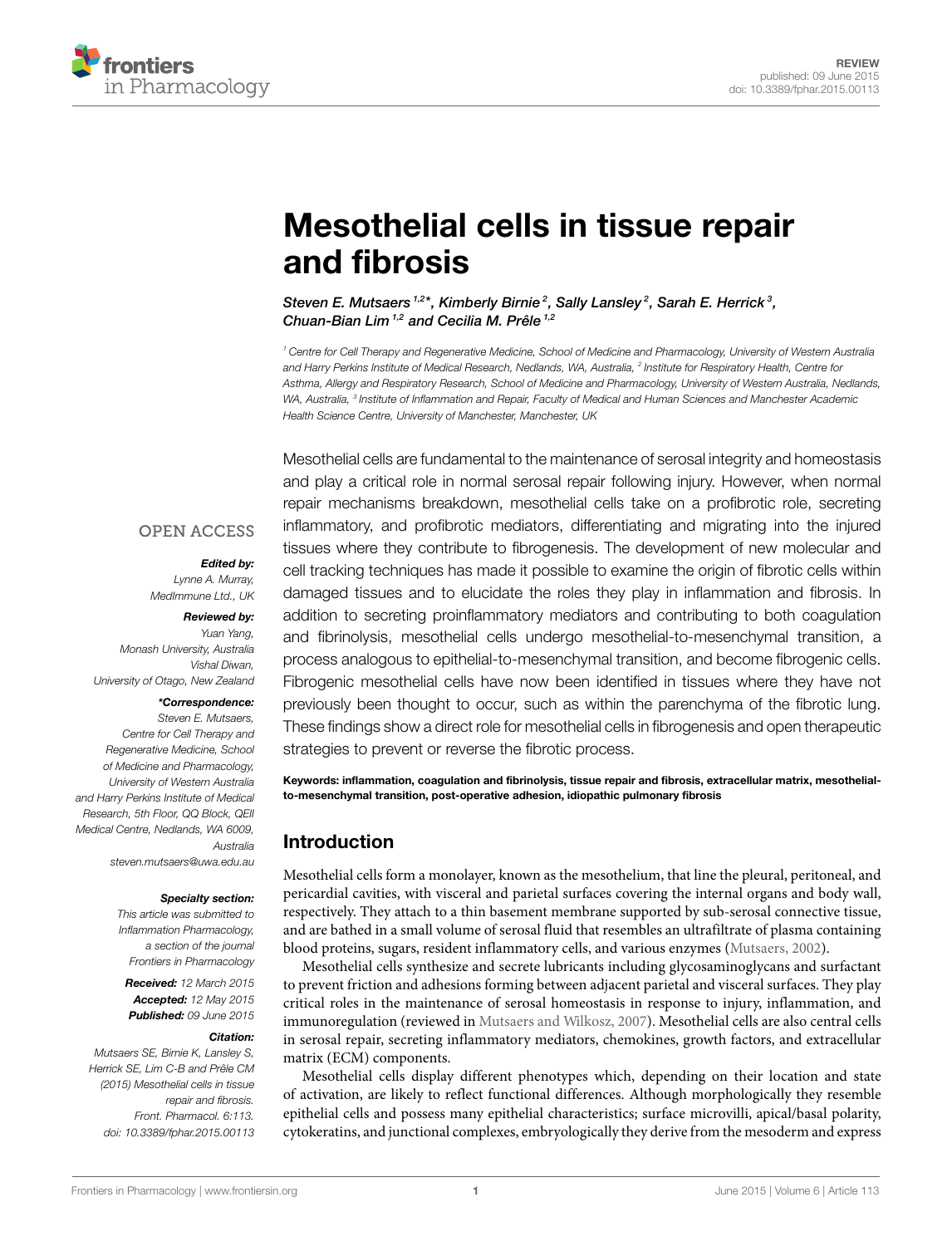mesenchymal features including vimentin and desmin([Batra](#page-7-0) [and Antony](#page-7-0), [2014](#page-7-0)). Upon stimulation they can also undergo morphological and functional changes consistent with an epithelial-to-mesenchymal transition (EMT; [Yanez-Mo et al.,](#page-11-0) [2003](#page-11-0); [Aroeira et al.,](#page-6-0) [2007;](#page-6-0) [Perez-Lozano et al.](#page-10-0), [2013](#page-10-0)) which has recently been termed mesothelial-to-mesenchymal transition (MMT; [Sandoval et al.](#page-10-1), [2010\)](#page-10-1).

The ability of mesothelial cells to undergo MMT suggests that the mesothelium is a likely source of fibrogenic cells during serosal inflammation and tissue repair and therefore play important roles in pleural and peritoneal fibrosis and adhesion formation. In addition, it has been hypothesized that mesothelial cells may be a source of (myo)fibroblasts in interstitial lung fibrosis [\(Decologne](#page-7-1) [et al.,](#page-7-1) [2007;](#page-7-1) [Zolak et al.](#page-11-1), [2013](#page-11-1); [Karki et al.,](#page-8-0) [2014](#page-8-0); [Chen et al.](#page-7-2), [2015](#page-7-2)).

This review will focus on aspects of the mesothelium that contribute to fibrosis including coagulation and fibrinolysis, inflammation, ECM production, and EMT/MMT, and discuss some common fibrotic conditions attributed to changes in mesothelial cell structure and function (**[Figure 1](#page-1-0)**).

# **Mesothelial Cell Functions**

#### **Coagulation and Fibrinolysis**

Mesothelial cells are important regulators of fibrin levels in the serosal cavities following injury [\(Rougier et al.,](#page-10-2) [1998;](#page-10-2) [Mutsaers](#page-9-2) [et al.](#page-9-2), [2004\)](#page-9-2). Fibrin deposition is an early step in normal wound repair but persistence of fibrin can lead to fibrosis and postoperative adhesion formation. For example in serosal cavities, the denudation of the mesothelium can cause impairment in the regulation of fibrinolytic activity by mesothelial cells and an accumulation of fibrin. If this fibrin is not removed it is replaced by granulation tissue that will be substituted by dense fibrous tissue [\(Dobbie and Jasani,](#page-7-3) [1997](#page-7-3); [Yung and Chan,](#page-11-2) [2012\)](#page-11-2).

The regulation of fibrin deposition by mesothelial cells is mediated by the secretion of both procoagulant and fibrinolytic enzymes. Procoagulant activity is due to production and regulation of tissue factor (TF), the main cellular initiator of the extrinsic coagulation cascade. TF is produced by mesothelial cells [\(Bottles et al.](#page-7-4), [1997](#page-7-4); [Dobbie and Jasani,](#page-7-3) [1997](#page-7-3)) and complexes with other coagulation cascade proteins to activate thrombin which in turn cleaves serum fibrinogen to form fibrin. This is regulated by TF pathway inhibitor (TFPI), also produced by mesothelial cells [\(Bajaj et al.,](#page-7-5) [2000](#page-7-5)). It has been shown in pleural injury that a relative excess of TF activity is expressed so that the inhibitory capacity of TFPI and other endogenous inhibitors are exceeded and local coagulation is thereby promoted [\(Bajaj et al.,](#page-7-5) [2000](#page-7-5)).

Fibrinolytic activity is mediated through secretion of tissue plasminogen activator (tPA), urokinase PA (uPA), and uPA receptor (uPAR), and their inhibitors plasminogen activator inhibitors (PAI)-1 and PAI-2. The clearance of fibrin is based on the balance of the expression of the components of the fibrinolytic system and their net influence on local fibrinolytic activity [\(Mutsaers et al.,](#page-9-2) [2004](#page-9-2)).

Mesothelial cells express tPA, uPA, uPAR, and PAI-1([Idell et al.,](#page-8-1) [1992](#page-8-1); [Ivarsson et al.](#page-8-2), [1998\)](#page-8-2). In the pleura, all these components, together with plasminogen, the substrate for uPA and tPA, can be detected in the pleural fluid([Idell et al.,](#page-8-3) [1991\)](#page-8-3). The fibrinolytic



<span id="page-1-0"></span>secrete TF to induce coagulation and deposition of a fibrin matrix. Stromal and inflammatory cells secrete MMT-promoting factors that induce conversion of mesothelial cells into (myo)fibroblasts which migrate into the surrounding ECM and together with resident stromal cells form fibrotic foci.

pathway can be activated directly by tPA or via expression of uPAR on the surface of pleural mesothelial cells([Shetty et al.](#page-10-3), [1995a\)](#page-10-3), lung fibroblasts([Shetty and Idell](#page-10-4), [1998](#page-10-4)), and macrophages ([Sitrin et al.](#page-10-5), [1996](#page-10-5)). Because uPA binds to uPAR with high affinity, the bound form retains PA activity even in the presence of protease inhibitors([Higazi et al.,](#page-8-4) [1998\)](#page-8-4). Apart from its fibrinolytic properties, uPA can also initiate signaling through uPAR which also contributes to the pathogenesis of serosal inflammation and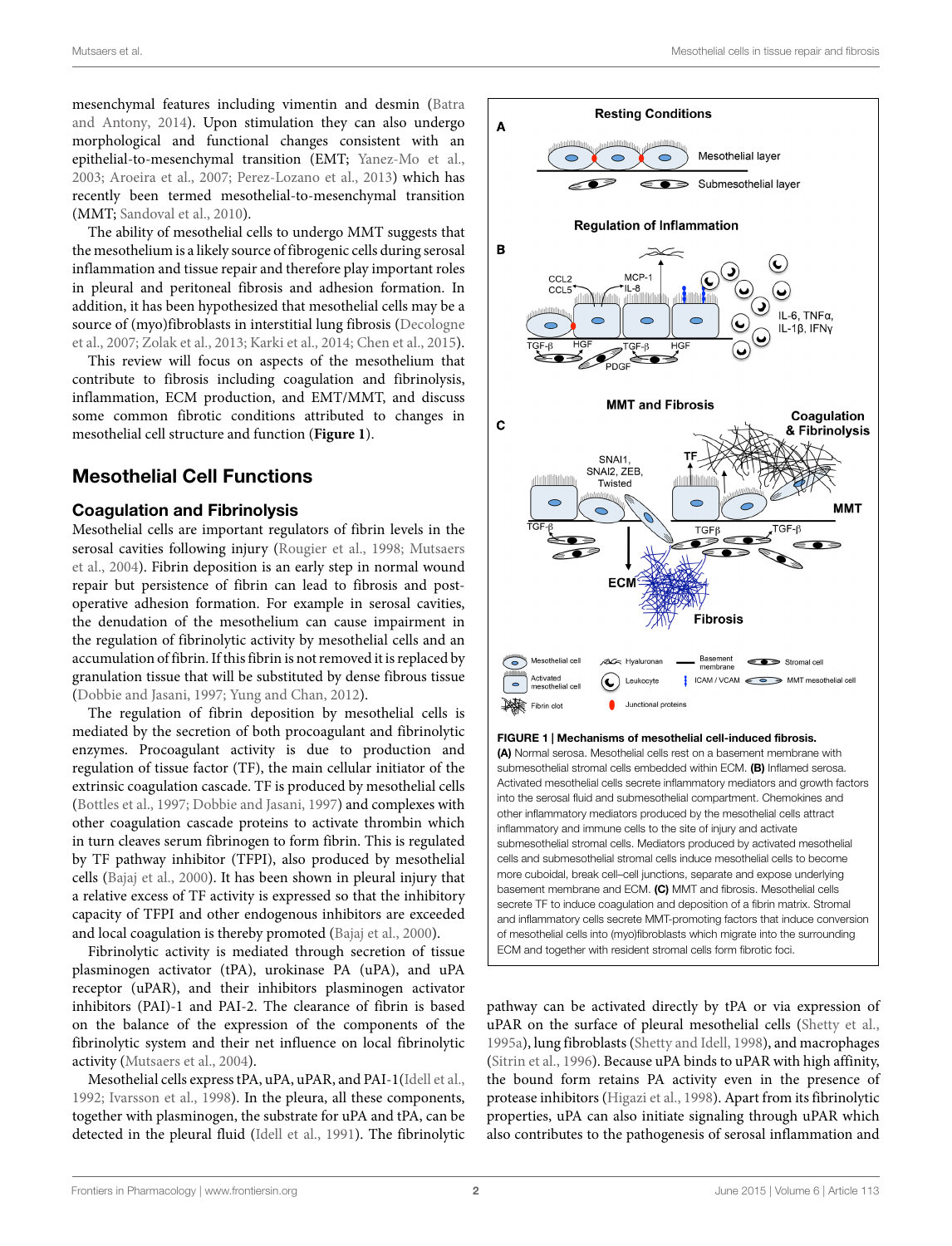repair. uPA can upregulate uPAR in mesothelial cells and also contributes to chemotactic and mitogenic responses induced by pleuralmesothelial cells andlungfibroblasts([Shetty et al.,1995a](#page-10-3),[b](#page-10-6)).

Both pro- and anti-fibrinolytic mediators are regulated by inflammatory factors including lipopolysaccharide, tumor necrosis factor alpha (TNF-α), and interleukin (IL)-1 and fibrogenic mediators such as transforming growth factor beta (TGF-β) and thrombin([Tietze et al.,](#page-10-7) [1998](#page-10-7)). If the fibrinolytic capacity is insufficient and fibrin accumulation is not resolved, fibrous adhesions/plaques form between opposing serosal surfaces [\(Sulaiman et al.](#page-10-8), [2002\)](#page-10-8).

Control of fibrin deposition and lysis is particularly important in the pleura. Cytokines implicated in the pathogenesis of pleural injury, including TNF-α, can upregulate uPAR expression at the surface of cell types involved in pleural injury([Yoshida et al.,](#page-11-3) [1996](#page-11-3)) and thereby influence local remodeling of transitional fibrin. Exposure of mesothelial cells to asbestos can also influence uPAR expression [\(Perkins et al.](#page-10-9), [1999](#page-10-9)). The fibrinolytic system can also be controlled transcriptionally and post-transcriptionally through changes in uPAR mRNA stability and translational control. The regulatory mechanism involves the interaction and destabilization of uPAR mRNA through formation of *cis–trans* complexes between uPAR mRNA binding proteins and specific sequences of uPAR mRNA [\(Shetty et al.,](#page-10-10) [2008](#page-10-10)).

#### **Mesothelial Cells Regulate Inflammation**

Mesothelial cells play a critical role in the modulation of serosal inflammation through their ability to synthesize cytokines/chemokines, growth factors, ECM proteins, and intracellular adhesion molecules as well as their ability to present antigen. When the serosa is challenged by infection or agents such as dialysis fluid or asbestos, there is a massive influx of leukocytes from the vasculature into the serosal space [\(Jantz and](#page-8-5) [Antony](#page-8-5), [2008](#page-8-5); [Yung and Chan,](#page-11-2) [2012\)](#page-11-2). Mediators released from activated macrophages such as TNF-α, IL-1β, and interferon gamma (IFN-γ) stimulate mesothelial cells to produce cytokines such as monocyte chemotactic protein-1 (MCP-1) also known a chemokine (C–C motif) ligand 2 (CCL2), RANTES also known as CCL5 and IL-8 also known as chemokine (C–X–C motif) ligand 8 (CXCL8) and adhesion molecules such as intercellular adhesion molecule-1 (ICAM-1), vascular cellular adhesion molecule-1 (VCAM-1), E-cadherin, N-cadherin, CD49a, CD49b, and CD29 [\(Jonjic et al.](#page-8-6), [1992;](#page-8-6) [Cannistra et al.](#page-7-6), [1994](#page-7-6); [Liberek et al.](#page-9-3), [1996;](#page-9-3) [van](#page-11-4) [Grevenstein et al.,](#page-11-4) [2007](#page-11-4)) to further recruit more leukocytes to the site of injury and facilitate leukocyte adherence and migration across the mesothelium [\(Liberek et al.,](#page-9-3) [1996](#page-9-3); [Jantz and Antony,](#page-8-5) [2008](#page-8-5); [Yung and Chan](#page-11-5), [2009,](#page-11-5) [2012](#page-11-2)).

Mesothelial cells also mediate inflammation through the local synthesis of hyaluronan([Yung and Chan](#page-11-5), [2009,](#page-11-5) [2012](#page-11-2)), which is able to sequester free radicals and initiate tissue repair responses [\(Yung et al.](#page-11-6), [1994,](#page-11-6) [1996,](#page-11-7) [2000;](#page-11-8) [Yung and Chan](#page-11-9), [2007](#page-11-9)). Synthesis of hyaluronan fragments are increased by exposure to IL-1β, IL - 6, TNF-α, TGF-β1, and platelet-derived growth factor (PDGF; [Yung et al.](#page-11-7), [1996\)](#page-11-7) and can activate the inflammatory cascade in mesothelial cells by inducing IL-8 and MCP-1 production via activation of the NF-κB signaling pathway([Haslinger et al.](#page-8-7), [2001](#page-8-7)). In the peritoneum, induction of these inflammatory cytokines by long-term exposure to peritoneal dialysis (PD) fluid may promote the development of chronic peritoneal inflammation, leading to long-term peritoneal damage and exacerbation of the fibrotic pathway.

Mesothelial cells also contribute to controlling inflammation both in normal and inflamed tissue by producing cyclooxygenase ([Baer and Green,](#page-7-7) [1993](#page-7-7)) and metabolizing arachidonic acid to release prostaglandins and prostacyclin([Stylianou et al.,](#page-10-11) [1990](#page-10-11); [Topley et al.,](#page-11-10) [1994](#page-11-10)).

### **Mesothelial Cells Produce Extracellular Matrix**

Mesothelial cells secrete a variety of ECM molecules, which physiologically are important for cell function and repair of serosal membranes. Mesothelial cells synthesize ECM molecules including collagen types I, III, and IV, elastin, fibronectin, laminin, and proteoglycans([Rennard et al.,](#page-10-12) [1984](#page-10-12); [Laurent et al.](#page-9-4), [1988;](#page-9-4) [Owens and Grimes,](#page-10-13) [1993](#page-10-13); [Milligan et al.](#page-9-5), [1995](#page-9-5); [Yung et al.](#page-11-11), [1995;](#page-11-11) [Xiao et al.](#page-11-12), [2010](#page-11-12)) and they can also regulate ECM turnover by secreting matrix metalloproteinases and tissue inhibitors of metalloproteinases [\(Ma et al.,](#page-9-6) [1999\)](#page-9-6). In culture, mesothelial cells can be further stimulated to produce ECM when exposed to peritoneal effluent from patients with acute peritonitis [\(Perfumo](#page-10-14) [et al.,](#page-10-14) [1996](#page-10-14)) or various cytokines and growth factors such as IL-1β, TNF-α, epidermal growth factor (EGF), PDGF, and TGF-β ([Owens and Grimes](#page-10-13), [1993;](#page-10-13) [Owens and Milligan,](#page-10-15) [1994;](#page-10-15) [Zhang et al.](#page-11-13), [2005\)](#page-11-13).

The renin–angiotensin system also stimulates ECM production ([Noh et al.,](#page-9-7) [2005](#page-9-7)). During PD and peritonitis, angiotensin II levels are increased. This promotes mesothelial cell production of fibronectin via the induction of the ERK1/2 and MAPK pathways thereby contributing to peritoneal injury and inflammation ([Kiribayashi et al.](#page-8-8), [2005\)](#page-8-8). The increased production of fibronectin by mesothelial cells can also be induced by the presence of advanced glycation end products (AGEs; [Tong et al.](#page-10-16), [2012\)](#page-10-16).

## **Epithelial-to-Mesenchymal Transition**

Mesothelial cells undergo MMT, a similar process to EMT in epithelial cells [\(López-Cabrera,](#page-9-8) [2014\)](#page-9-8). EMT is a well characterized process, involving a number of overlapping and sequential events that require the appropriate spatiotemporal expression, interaction, and modification of a number of intra- and extracellular factors to cause a change in cell phenotype [\(Thiery et al.](#page-10-17), [2009\)](#page-10-17). The process is controlled primarily by three main families of transcription factors: zinc finger Snail (SNAI1, SNAI2) basic helix–loop–helix (Twisted1), and ZEB (ZEB1, ZEB2; [Thiery](#page-10-17) [et al.,](#page-10-17) [2009\)](#page-10-17). Epithelial cells initially lose cell–cell junctions by down-regulating E-cadherin and other junctional proteins, reduce attachment to the basal lamina and subsequently lose apical–basal cell polarity. With cell migration and invasion of the basement membrane and a change in cytoskeletal components, a full change to a mesenchymal phenotype occurs. Expression of a multitude of mesenchymal markers, including alpha smooth muscle actin (α - SMA), EDA-fibronectin, vimentin, and fibroblast specific protein - 1 (FSP-1), is proposed as an unequivocal indicator of EMT([Zeisberg and Neilson,](#page-11-14) [2009](#page-11-14)). The fibrogenic mediator TGFβ is the most well described inducer of EMT whereas bone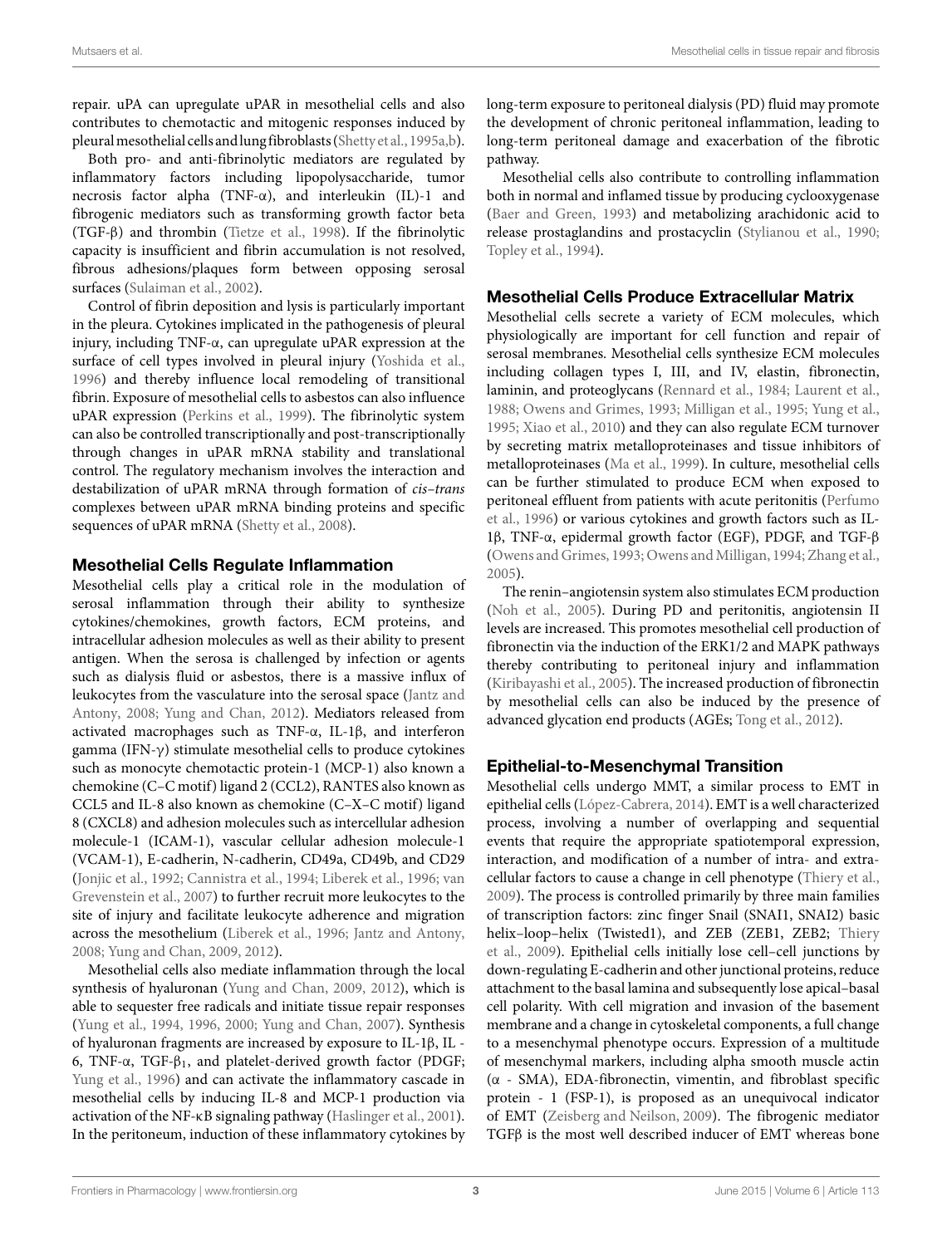morphogenic protein-7 has been identified as a repressor in certain tissues([Zeisberg and Kalluri,](#page-11-15) [2004](#page-11-15)). MicroRNAs have emerged as important regulators of EMT as they are able to target multiple signaling pathways([Lamouille et al.,](#page-8-9) [2013](#page-8-9)).

#### Evidence of MMT

Mesothelium-specific genetic lineage tracing studies in mice have clearly demonstrated that during development, mesothelial cells contribute to smooth muscle in the developing vasculature of the gut, heart, liver, and lungs through EMT [\(Wilm et al.,](#page-11-16) [2005](#page-11-16); [Cai et al.,](#page-7-8) [2008](#page-7-8); [Que et al.](#page-10-18), [2008;](#page-10-18) [Zhou et al.,](#page-11-17) [2008](#page-11-17), [2010;](#page-11-18) [Asahina et al.,](#page-7-9) [2011](#page-7-9)), which will subsequently be referred to as MMT. The transcription factor Wilms tumor-1 (WT-1), expressed by mesothelium regulates its functional properties during development. During lung development, WT-1 expressing mesothelial cells migrate into the lung parenchyma and undergo a transition to form subpopulations of bronchial smooth muscle cells, vascular smooth muscle cells, and fibroblasts([Que et al.,](#page-10-18) [2008](#page-10-18); [Dixit et al.,](#page-7-10) [2013](#page-7-10)), through the action of sonic hedgehog signaling([Dixit et al.](#page-7-10), [2013\)](#page-7-10). This process has also been shown to occur in the adult [\(Wada et al.](#page-11-19), [2003](#page-11-19); [Kawaguchi et al.,](#page-8-10) [2007;](#page-8-10) [van](#page-11-20) [Tuyn et al.](#page-11-20), [2007](#page-11-20)). For example, Lachaud and colleagues [\(Lachaud](#page-8-11) [et al.](#page-8-11), [2013\)](#page-8-11) isolated murine uterine-derived mesothelial cells and stimulated them to undergo MMT and become functional vascular smooth muscle-like cells expressing smoothelin-B typical of contractile cells.

*In vitro*, numerous groups have shown upregulation of mesenchymal markers and downregulation of junctional components by human mesothelial cells following exposure to various injurious agents. TGF-β1 induced MMT in human mesothelial cell cultures isolated from the pleura, omentum, or mesenteric tissue, with evidence of downregulation of junction components (E-cadherin, ZO-1), upregulation of mesenchymal markers (α-SMA), and deposition of ECM [\(Yang et al.](#page-11-21), [2003;](#page-11-21) [Nasreen et al.](#page-9-9), [2009\)](#page-9-9). A number of studies have shown an upregulation of transcription factors in mesothelial cells associated with MMT (SNAI1/SNAI2, ZEB1/2, Twist1) following exposure to TGF-β1 as well as other cytokines including hepatocyte growth factor (HGF), PDGF, and IL-Iβ ([Liu et al.,](#page-9-10) [2008](#page-9-10); [Strippoli et al.,](#page-10-19) [2008](#page-10-19); [Patel et al.](#page-10-20), [2010b](#page-10-20); [Zhou et al.](#page-11-22), [2013\)](#page-11-22). Lipopolysaccharide, a derivative of the bacterial cell wall, has also been found to induce MMT and is proposed to be a mechanism whereby peritonitis is linked to peritoneal fibrosis [\(Liu et al.](#page-9-11), [2014b\)](#page-9-11).

## MMT and Fibrosis

*In vivo*, a number of studies have reported the importance of mesothelial cells in the development of fibrosis following injury. In a rat peritoneal scrape injury model, DiI-labeled rat mesothelial cells injected into the peritoneal cavity were found to incorporate into the mesothelial layer, eventually appearing in the subserosa [\(Foley-Comer et al.,](#page-7-11) [2002](#page-7-11)). Furthermore, adenovirus-mediated overexpression of TGF-β1 in the lung and peritoneum induced fibrosis in mice that was associated with MMT; reduced E-cadherin and increased COL1, α-SMA, MMP-2, and 9 [\(Margetts et al.](#page-9-12), [2005](#page-9-12); [Decologne et al.](#page-7-1), [2007](#page-7-1)). These changes are likely to be mediated by both Smad3-dependent and independent signaling pathways [\(Patel et al.](#page-10-21), [2010a](#page-10-21)). Such findings confirm the ability of mesothelial cells to undergo MMT following damage. The possibility that there may be a genetic basis to this process was demonstrated by a study investigating mouse strain differences in susceptibility to TGF-β1-induced peritoneal fibrosis. Interestingly, an increase in markers of MMT was associated with enhanced peritoneal fibrosis in the susceptible mouse strain (C57/Bl6) whereas the resistant strain (SJL) showed minimal response([Margetts et al.,](#page-9-13) [2013](#page-9-13)).

Of note, it is apparent that MMT may not just be of relevance to peritoneal fibrosis and that a similar process occurs in other organs/tissues and possibly re-activating developmental programs in the adult. For instance, [Li et al.](#page-9-14) [\(2013\)](#page-9-14), using conditional cell lineage murine studies, demonstrated that hepatic stellate cells and myofibroblasts are derived from mesothelial cells expressing WT-1 during liver fibrogenesis. In addition, a study using similar techniques in mice found that WT-1 positive pleural mesothelial cells migrated into the lung parenchyma leading to lung fibrosis following TGF-β1 treatment [\(Karki et al.](#page-8-0), [2014\)](#page-8-0). Lansley and colleagues([Lansley et al.,](#page-8-12) [2011](#page-8-12)) also demonstrated that mesothelial cells undergo MMT during differentiation into osteoblast-like and adipocyte-like cells in culture, and suggested mesothelial cells may have progenitor/stem cell-like properties.

# **The Mesothelial Cell in Fibrotic Disorders**

### **Pleural Fibrosis**

Pleural fibrosis resembles fibrosis in other tissues and may be the consequence of an organized hemorrhagic effusion, tuberculous effusion, empyema, asbestos-related pleuracy and chronic inflammatory conditions such as systemic lupus erythematosus, rheumatoid arthritis, and scleroderma([Idell,](#page-8-13) [2008;](#page-8-13) [Schneider](#page-10-22) [et al.](#page-10-22), [2012](#page-10-22)). In addition, certain medications have also been associated with the development of pleural fibrosis including procainamide, hydralazine, isoniazid([Huggins and Sahn,](#page-8-14) [2004\)](#page-8-14), and targeted therapies such as tyrosine kinase inhibitors imatinib and dasatinib [\(Barber and Ganti](#page-7-12), [2011](#page-7-12)). Pleural fibrosis can manifest itself as discrete localized lesions (pleural plaques) or diffuse pleural thickening and fibrosis. The mesothelial cell plays an important role in the fibrotic process through interaction with inflammatory cells, profibrotic mediators and both the coagulation and fibrinolytic pathways.

Fibrin is not normally present in the pleural space but rapidly accumulates in response to pleural injury. This was shown in an experimental rabbit model using intrapleural administration of tetracycline (TCN) to induce an acute pleural injury. Fibrin coated the pleural surfaces soon after injury and induced a peripheral pneumonitis with an exudative pleural effusion, leading to the formation of fibrinous adhesions within the exudative effusion ([Strange et al.,](#page-10-23) [1995](#page-10-23); [Idell et al.,](#page-8-15) [1998](#page-8-15), [2002\)](#page-8-16). These fibrinous adhesions were rapidly remodeled with deposition of collagen within a few days [\(Miller et al.](#page-9-15), [1999\)](#page-9-15). This model parallels the temporal course of loculation and fibrosis often observed in patients with complicated parapneumonic effusions([Light,](#page-9-16) [2003\)](#page-9-16).

Fibrinolytic therapy, predominantly with streptokinase and urokinase([Bergh et al.](#page-7-13), [1977;](#page-7-13) [Bouros et al.,](#page-7-14) [1997;](#page-7-14) [Chin and](#page-7-15) [Lim,](#page-7-15) [1997\)](#page-7-15), is often used for pleural loculations associated with parapneumonic effusions or hemothoraces [\(Colice et al.](#page-7-16),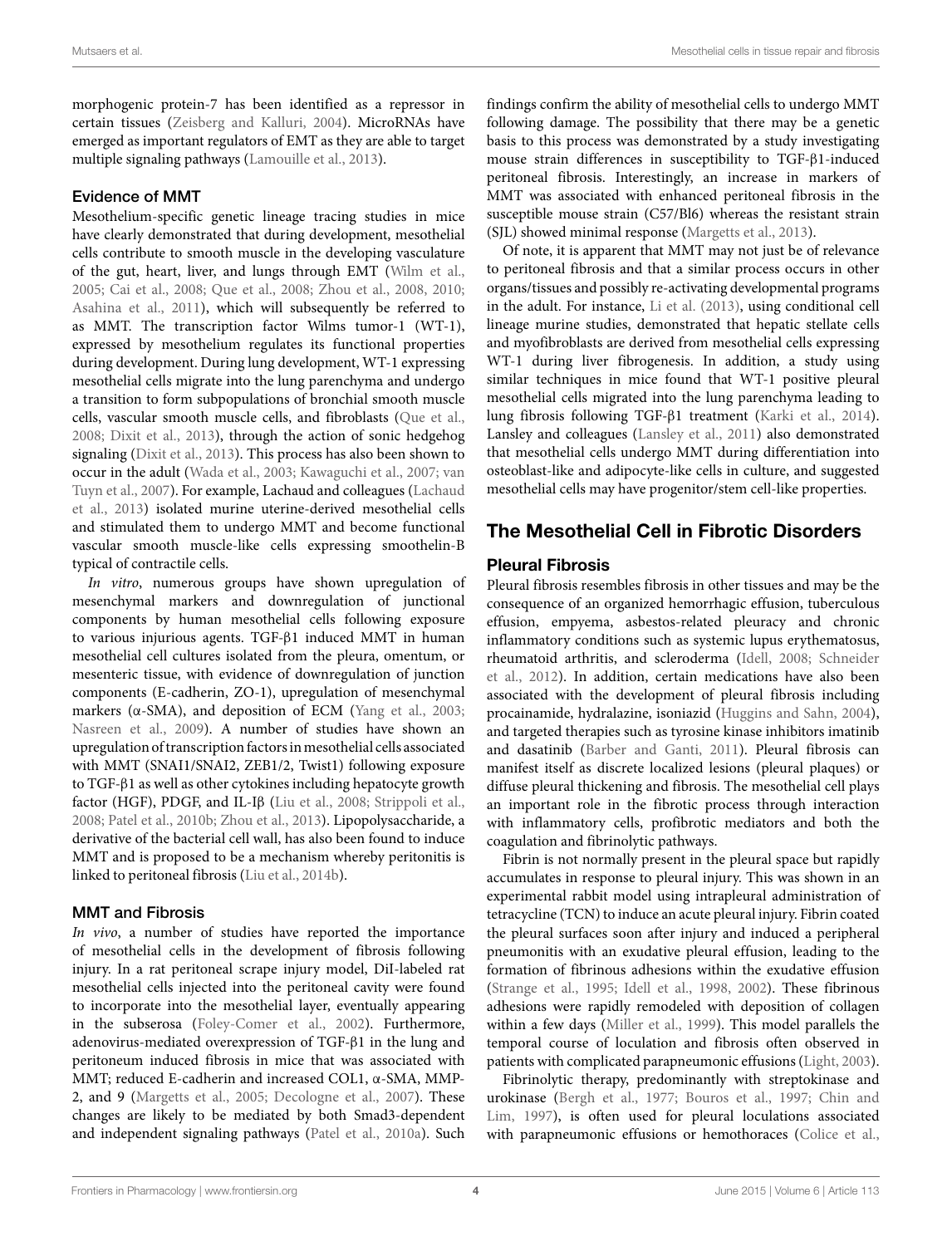[2000](#page-7-16)). The rapid appearance of intrapleural fibrin resembles fibrin deposition within the lung which can lead to accelerated pulmonary fibrosis, for example in severe cases of acute respiratory distress syndrome (ARDS; [Idell](#page-8-17), [1995\)](#page-8-17). TF is released locally by mesothelial cells and other resident and inflammatory cells into the pleural space [\(Drake et al.,](#page-7-17) [1989](#page-7-17); [Idell et al.](#page-8-18), [2001\)](#page-8-18) together with various coagulation factors including TFPI.

Although the primary target cell for pleural fibrosis is thought to be the subpleural fibroblast, studies have shown the importance of mesothelial cells in the pleural fibrotic response. A number of agents can induce fibrosis, including infection, radiation, and inorganic particles such as talc and asbestos([Dail and Hammar,](#page-7-18) [1994](#page-7-18); [Rom,](#page-10-24) [1998a](#page-10-24)[,b](#page-10-25)). It is unclear how asbestos fibers induce subpleural fibroblasts and mesothelial cells to synthesize collagen but it is likely to be through the generation of cytokines, growth factors, and reactive oxygen species (ROS). ROS are cytotoxic and can stimulate fibroblasts to synthesize ECM components([Kamp](#page-8-19) [and Weitzman](#page-8-19), [1999\)](#page-8-19) as well as induce expression of genes for profibroticmediators such as TGF-β and TNF-α([Massague,](#page-9-17) [1996](#page-9-17)).

TGF-β is considered the most potent pro-fibrotic cytokine with a central role in the pathogenesis of many fibrotic diseases including pleural fibrosis. TGF-β stimulates collagen synthesis by mesothelial cells([Lee et al.,](#page-9-18) [2003b\)](#page-9-18), is present within pleural fluids in fibrosing forms of pleural injury([Lee and Lane](#page-9-19), [2001\)](#page-9-19) and induces pleural fibrosis when administered intrapleurally([Lee](#page-9-20) [et al.,](#page-9-20) [2000,](#page-9-20) [2003b\)](#page-9-18). In addition, TGF-β lowers the ratio of matrixdegrading metalloproteinase-1 (MMP-1) to tissue inhibitors of metalloproteinases (TIMPs), promoting ECM accumulation [\(Ma](#page-9-6) [et al.,](#page-9-6) [1999](#page-9-6)). TGF-β has also been implicated in talc-induced pleurodesis, the most commonly used agent to induce pleurodesis [\(Lee et al.,](#page-9-21) [2003a\)](#page-9-21). Patients with tuberculous pleurisy also have elevated pleural fluid levels of TGF-βwhich was shown to correlate with increased levels of pleural thickening, an index of pleural fibrosis [\(Seiscento et al.,](#page-10-26) [2007](#page-10-26)).

#### **Peritoneal Fibrosis Caused by Peritoneal Dialysis**

Peritoneal dialysis (PD) is an effective renal replacement therapy used for patients with end stage kidney disease. The major disadvantage associated with this therapy is that PD solutions are bio-incompatible and contribute to the development of peritoneal fibrosis in most patients within two years of PD commencing [\(Garosi and Di Paolo,](#page-7-19) [2000](#page-7-19), [2001;](#page-7-20) [Yung and Chan](#page-11-2), [2012\)](#page-11-2). During PD, the mesothelial cells that line the peritoneum are exposed to a hypertonic environment with high glucose levels. As a consequence, mesothelial cells undergo structural and functional alterations that contribute to the development of fibrotic lesions in the peritoneum([Topley](#page-10-27), [1998;](#page-10-27) [Witowski et al.,](#page-11-23) [2001](#page-11-23); [Lai and](#page-8-20) [Leung,](#page-8-20) [2010](#page-8-20); [Yung and Chan](#page-11-2), [2012\)](#page-11-2).

Peritoneal biopsies taken from PD patients show a reactive mesothelium with enlarged, weakly adhesive, degenerated mesothelial cells with a reduced number of microvilli and alterations in the number of endoplasmic reticulum and micropinocytotic vesicles [\(Williams et al.](#page-11-24), [2002](#page-11-24); [Yung and Chan,](#page-11-2) [2012](#page-11-2)). In many patients, there is denudation of the mesothelial layer which is associated with vasculopathy and submesothelial thickening [\(Devuyst et al.](#page-7-21), [2002](#page-7-21); [Williams et al.](#page-11-25), [2003](#page-11-25); [Yung](#page-11-5) [and Chan,](#page-11-5) [2009](#page-11-5); [Tomino](#page-10-28), [2012](#page-10-28)). PD patients with subsequent peritonitis show even more pronounced mesothelial degeneration and a more prominent exfoliation of mesothelial cells [\(Verger](#page-11-26) [et al.](#page-11-26), [1983](#page-11-26); [Di Paolo et al.](#page-7-22), [1986;](#page-7-22) [Yung and Chan](#page-11-2), [2012](#page-11-2)). In these patients, there is also an acute infiltration of inflammatory cells into the submesothelium that contribute to the thickening of this layer([Margetts et al.,](#page-9-22) [2002b](#page-9-22); [McLoughlin et al.,](#page-9-23) [2004;](#page-9-23) [Dioszeghy](#page-7-23) [et al.](#page-7-23), [2008\)](#page-7-23).

Alterations to the structure of the peritoneum may be attributed to changes in mesothelial cell proteoglycan production([Yung](#page-11-27) [et al.,](#page-11-27) [2004;](#page-11-27) [Osada et al.,](#page-9-24) [2009;](#page-9-24) [Tomino](#page-10-28), [2012](#page-10-28)). Proteoglycans are anionic macromolecules and important components of ECM in the peritoneum([Iozzo](#page-8-21), [2005](#page-8-21)). Mesothelial cells produce a number of small proteoglycans including perlecan, biglycan, and decorin ([Yung et al.,](#page-11-11) [1995,](#page-11-11) [2007](#page-11-28); [Yung and Chan](#page-11-5), [2009](#page-11-5)). As PD progresses, there is an induction of versican while decorin and perlecan levels are reduced. These changes are associated with peritoneal ECM remodeling and expansion of the submesothelium([Yung](#page-11-27) [et al.](#page-11-27), [2004](#page-11-27); [Osada et al.,](#page-9-24) [2009](#page-9-24)). However, direct evidence for a role of these proteoglycans in serosal remodeling has yet to be demonstrated.

The chronic exposure of peritoneal mesothelial cells to high levels of glucose and glucose degradation products contributes to loss of the mesothelial layer by decreasing mesothelial cell viability [\(Witowski et al.,](#page-11-23) [2001\)](#page-11-23) and altering normal mesothelial cell function through the induction of proinflammatory factors such as vascular endothelial growth factor (VEGF) and TGF-β1 ([Ciszewicz et al.](#page-7-24), [2007;](#page-7-24) [Baroni et al.](#page-7-25), [2012\)](#page-7-25). VEGF is associated with neoangeogenesis [\(Combet et al.,](#page-7-26) [2000](#page-7-26); [Szeto et al.,](#page-10-29) [2004;](#page-10-29) [Yung](#page-11-2) [and Chan,](#page-11-2) [2012](#page-11-2)) and the down-regulation of the mesothelial cell intercellular tight junction proteins ZO-1, occludin, and claudin-1 [\(Lai and Leung,](#page-8-20) [2010](#page-8-20)) while TGF-β1 is associated with lymphangiogenesis [\(Kinashi et al.,](#page-8-22) [2013](#page-8-22)), the promotion of MMT ([Margetts et al.,](#page-9-12) [2005](#page-9-12); [López-Cabrera,](#page-9-8) [2014\)](#page-9-8), and the production of collagen type I, III [\(Kim et al.,](#page-8-23) [2008](#page-8-23)), and IV([Mateijsen et al.](#page-9-25), [1999\)](#page-9-25).

The fibroblast-like characteristics induced in mesothelial cells that have undergone MMT allow these cells to invade into the submesothelial stroma where they contribute to angiogenesis, fibrosis, and ultrafiltration failure([Lai and Leung,](#page-8-20) [2010](#page-8-20)). These cells are often observed in patients who have undergone PD for more than 12 months([Yanez-Mo et al.](#page-11-0), [2003](#page-11-0)). MMT is associated with polymerization of the actin cytoskeleton and an increase in hyaluronan([Yung et al.,](#page-11-8) [2000](#page-11-8); [Yung and Chan](#page-11-9), [2007,](#page-11-9) [2009\)](#page-11-5) and is mediated by proinflammatory factors such as IL-1β, EGF, HGF ([Yung and Chan](#page-11-5), [2009\)](#page-11-5), AGEs and their receptor RAGE [\(De Vriese](#page-7-27) [et al.,](#page-7-27) [2006\)](#page-7-27). The prolonged expression of these factors during peritoneal inflammation delays the regression of mesothelial cells back to their epithelial phenotype thereby promoting fibrotic changes in the peritoneum. Other factors recently identified to be associated with MMT include MCP-1([Lee et al.](#page-9-26), [2012\)](#page-9-26), ROS ([Liu et al.,](#page-9-27) [2012\)](#page-9-27), and the small non-coding regulatory microRNAs miR-589 [\(Zhang et al.,](#page-11-29) [2012\)](#page-11-29), miR-30a [\(Zhou et al.,](#page-11-22) [2013\)](#page-11-22), miR-30b([Liu et al.](#page-9-28), [2014a\)](#page-9-28), and miR-200c [\(Zhang et al.](#page-11-30), [2013\)](#page-11-30).

Recently, JAK/STAT signaling was also identified as a mediator of PD-induced peritoneal membrane changes [\(Dai et al.](#page-7-28), [2014\)](#page-7-28). Twice daily PD fluid infusions in rats for 10 days induced phospho-JAK, mesothelial cell hyperplasia, inflammation,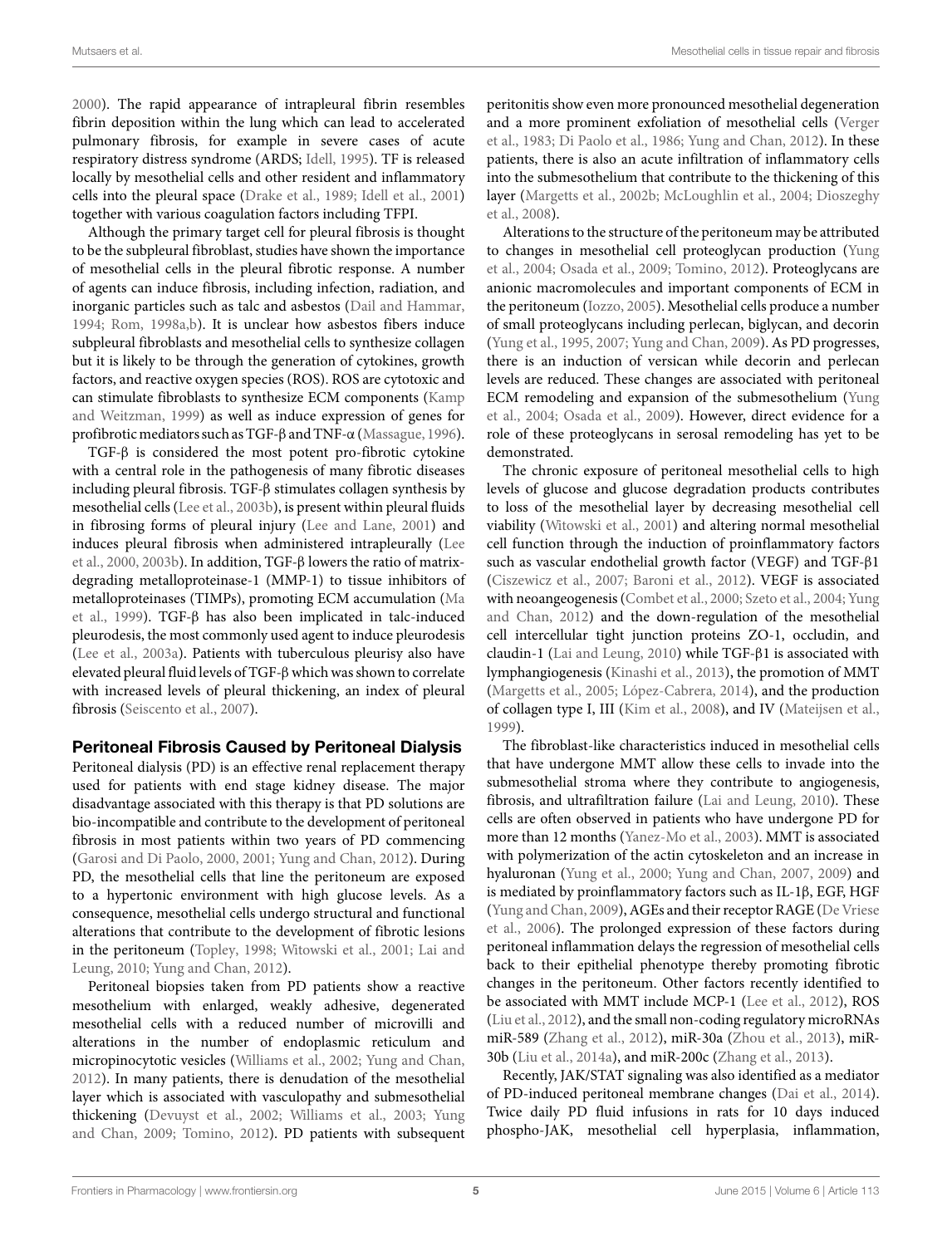fibrosis, and hypervascularity. These changes were attenuated following the administration of a JAK1/2 inhibitor. These findings are consistent with recent observations in a mouse model of lung fibrosis where blocking STAT3 attenuated the fibrotic response [\(O'Donoghue et al.,](#page-9-29) [2012\)](#page-9-29). Therefore, targeting the JAK/STAT signaling pathway may be a novel therapeutic strategy used to reduce PD related peritoneal changes that contribute to the development of peritoneal fibrosis in patients.

The processes by which the peritoneum repairs following PD associated injury are yet to be fully defined. Viable mesothelial cells are exfoliated into the peritoneal cavity during PD and it is likely that these cells re-populate and restore the damaged mesothelium([Yung and Chan,](#page-11-5) [2009;](#page-11-5) [Tomino](#page-10-28), [2012](#page-10-28); [Yung and](#page-11-2) [Chan,](#page-11-2) [2012](#page-11-2)). Therefore it has been proposed that mesothelial cell transplantation could be used therapeutically to regenerate the PD injured mesothelium. Studies have shown that mesothelial cell transplantation is feasible in animals and humans [\(Di Paolo](#page-7-29) [et al.,](#page-7-29) [1991](#page-7-29); [Hekking et al.](#page-8-24), [2003\)](#page-8-24) and that genetically modified mesothelial cells can also be used to deliver proteins critical to the healing process([Nagy et al.](#page-9-30), [1995\)](#page-9-30). However, in one study the transplantation of mesothelial cells in rats was shown to activate the peritoneum and induce inflammation([Hekking et al.](#page-8-25), [2005\)](#page-8-25) and recently, the morphology of the mesothelial cell was shown to be important for cell therapy used for peritoneal regeneration [\(Kitamura et al.,](#page-8-26) [2014\)](#page-8-26). Mesothelial cells harvested from the PD effluent of patients were separated based on morphology into epithelial-like and fibroblastic-like cells and transplanted into nude mice with an injured peritoneum. The mice transplanted with epithelial-like cells showed very few adhesions and exhibited no thickening of the peritoneum. However, transplantation of fibroblast-like cells did not inhibit peritoneal adhesion or thickening, highlighting the need for further optimization before this approach can be trialed in patients. Other cell sources that may be used for mesothelial repair include bone marrow derived cells [\(Sekiguchi et al.,](#page-10-30) [2012](#page-10-30)), adipose-derived stem cells [\(Kim et al.,](#page-8-27) [2014](#page-8-27)), and mesenchymal stem cells([Wang et al.,](#page-11-31) [2012](#page-11-31); [Ueno et al.,](#page-11-32) [2013](#page-11-32)). Alternative therapeutic strategies being investigated to reduce mesothelial cell-mediated inflammation and prevent peritoneal fibrosis include targeting TGFβ1-mediated mechanisms([Hung et al.,](#page-8-28) [2001,](#page-8-28) [2003](#page-8-29); [Yung et al.](#page-11-33), [2001;](#page-11-33) [Margetts](#page-9-31) [et al.,](#page-9-31) [2002a](#page-9-31); [Fang et al.,](#page-7-30) [2006](#page-7-30); [Tomino](#page-10-28), [2012;](#page-10-28) [Jang et al.,](#page-8-30) [2013](#page-8-30)), reducing mesothelial cell production of fibronectin([Tong et al.,](#page-10-16) [2012](#page-10-16); [Zhang et al.](#page-11-34), [2014\)](#page-11-34) developing a more bio compatible PD solution [\(Bajo et al.](#page-7-31), [2000;](#page-7-31) [Le Poole et al.](#page-9-32), [2005](#page-9-32)), altering PD daily dwelling time [\(Lee et al.](#page-9-33), [2014](#page-9-33)), and stimulating fibrinolytic agents [\(Haslinger et al.,](#page-8-31) [2003](#page-8-31)).

## **Postoperative Adhesions**

The formation of postoperative intra-abdominal and pelvic adhesions is a significant clinical and surgical problem. Adhesions are bands of fibrous tissue that form between apposing tissue and organs usually arising as a result of injury sustained during surgery [\(Dizerega and Campeau,](#page-7-32) [2001](#page-7-32)). They are a leading cause of chronic pelvic pain, intestinal obstruction, and female infertility [\(Rajab et al.,](#page-10-31) [2009\)](#page-10-31). The most severe consequence of adhesion formation is small bowel obstruction which can occur up to 20 years or more after the initial surgical procedure([Isaksson et al.,](#page-8-32)

[2014\)](#page-8-32) and is associated with mortality rates ranging between 3% and 30%([Ellis,](#page-7-33) [1997\)](#page-7-33). Postoperative adhesions have been reported to occur in up to 93% of patients undergoing abdominal surgery [\(Ellis](#page-7-33), [1997\)](#page-7-33). A substantially increased risk of postsurgical complications is also likely where adhesions are present as a result of previous surgery([Trochsler and Maddern](#page-11-35), [2014\)](#page-11-35).

Adhesions are thought to occur when there is dysregulation of the normal serosal healing process [\(Dizerega and Campeau](#page-7-32), [2001\)](#page-7-32). Many cell types including macrophages, lymphocytes, granulocytes, and fibroblasts play important roles in serosal repair ([Brochhausen et al.](#page-7-34), [2012a](#page-7-34)), however the mesothelial cell is central to this process but may also play a critical role in the development of adhesions following injury [\(Attard and MacLean](#page-7-35), [2007](#page-7-35)). As discussed, mesothelial cells secrete a variety of coagulation and inflammatory mediators following serosal injury([Brochhausen](#page-7-36) [et al.](#page-7-36), [2012b\)](#page-7-36) and it is these factors that are the essential inducers of adhesion development.

Following serosal trauma (such as during surgery), the mesothelial layer is disrupted resulting in brief vasoconstriction followed by increased vascular permeability and chemotaxis of inflammatory cells to the site of injury [\(Alonso Jde et al.](#page-6-1), [2014\)](#page-6-1). Mesothelial cells stimulate fibrin deposition through the production of TF and themselves become embedded in the developing fibrin scaffold [\(Boland and Weigel,](#page-7-37) [2006\)](#page-7-37). Under normal conditions the fibrin is degraded following release of fibrinolytic mediators from the mesothelial cells, such as tPA, but if there is a persistent fibrinolytic imbalance, there is subsequent deposition of ECM components by mesothelial cells, fibroblasts, and myofibroblasts. Ultimately this results in the formation of fibrin bands between tissues and organs which then become organized into fibrous adhesions [\(Alonso Jde et al.](#page-6-1), [2014\)](#page-6-1).

Detrimental effects of surgical techniques on peritoneal mesothelial cells have been reported which are thought to contribute to adhesion formation [\(Brochhausen et al.](#page-7-34), [2012a\)](#page-7-34). For example, use of the common insufflation agent carbon dioxide gas  $(CO<sub>2</sub>)$  as well as the amount of insufflation pressure used during laparoscopy can result in morphological and biochemical changes to mesothelial cells and can cause hypoxia and dehydration ([Molinas and Koninckx](#page-9-34), [2000](#page-9-34); [Ott](#page-9-35), [2001\)](#page-9-35). Therefore, several changes have been made to surgical techniques in order to prevent the mesothelial cell denudation and bleeding that also form the basis of peritoneal adhesion formation. These have included development of new microsurgical techniques (minimally invasive surgery), the use of specialized equipment and unpowdered gloves([Brochhausen et al.,](#page-7-34) [2012a\)](#page-7-34) and humidifying and changing the temperature and composition of the gases used for laparoscopy [\(Schlotterbeck et al.,](#page-10-32) [2011](#page-10-32); [Binda et al.,](#page-7-38) [2014](#page-7-38)).

Currently, there are no definitive strategies to prevent the formation of adhesions during surgery. Many methods have been developed and tested using a variety of post-surgical adhesion animal models [\(Verco et al.,](#page-11-36) [2000;](#page-11-36) [Gorvy et al.,](#page-8-33) [2005](#page-8-33); [Lee et al.](#page-9-36), [2005;](#page-9-36) [Oh et al.,](#page-9-37) [2005](#page-9-37); [Kement et al.,](#page-8-34) [2011](#page-8-34)) as well as in human clinical trials [\(Pados et al.](#page-10-33), [2010\)](#page-10-33) but with varying degrees of success. Addition of surgical barriers that provide anti-adhesive separation of denuded serosal tissues have proved beneficial but none completely prevent adhesion development in all patients ([Alonso Jde et al.,](#page-6-1) [2014](#page-6-1)).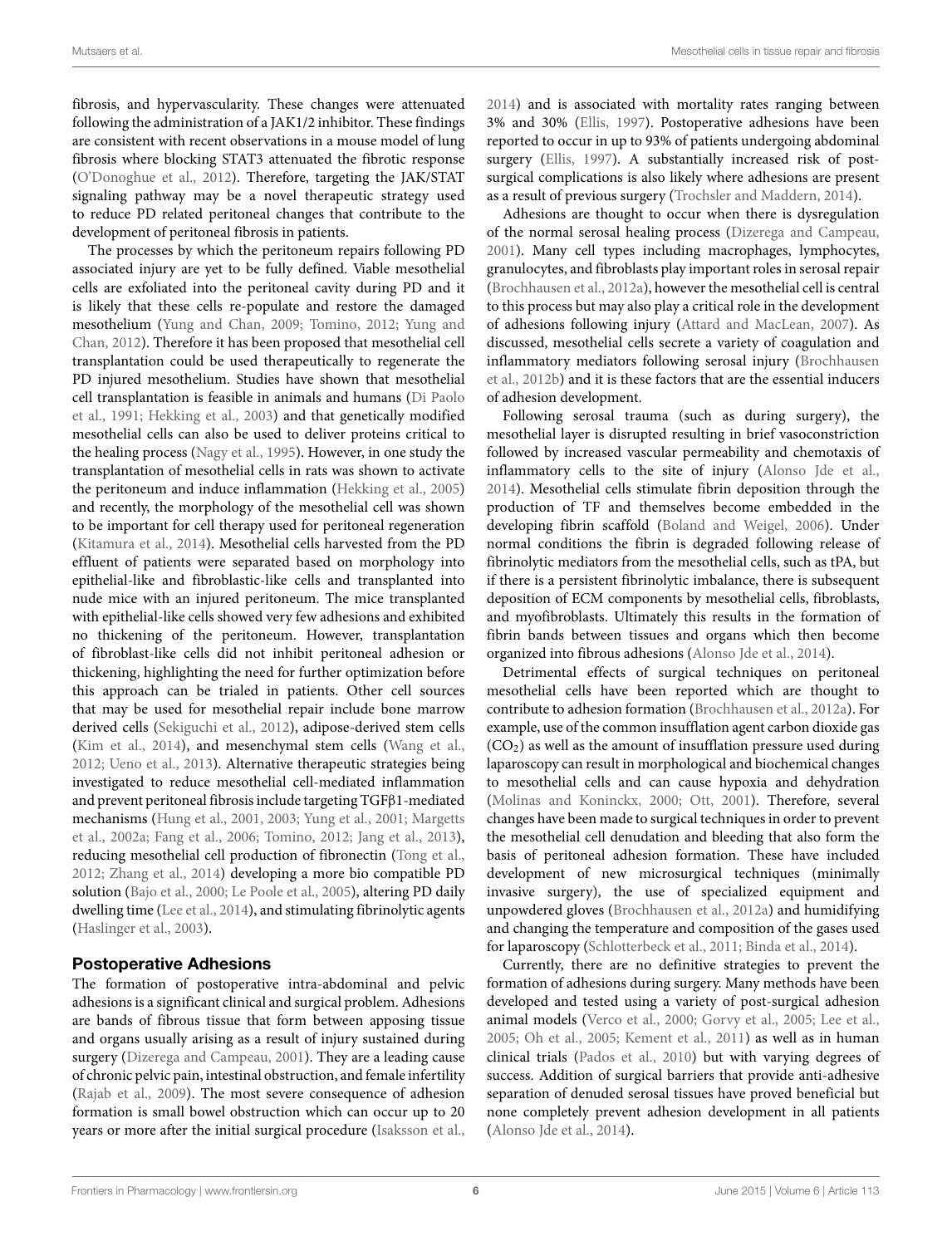Strategies targeting the pathophysiological mechanisms involved in dysregulated serosal repair, such as the coagulation and inflammatory pathways, have also been trialed in an effort to prevent adhesion formation. Many anti-inflammatory and anticoagulant substances have been used both systemically and locally including steroids [\(Avsar et al.,](#page-7-39) [2001](#page-7-39)), cyclo-oxygenase inhibitors [\(Lee et al.](#page-9-36), [2005](#page-9-36); [Oh et al.,](#page-9-37) [2005](#page-9-37)), heparin([Kutlay et al.,](#page-8-35) [2004;](#page-8-35) [Kement et al.](#page-8-34), [2011\)](#page-8-34), and tPA [\(Dorr et al.](#page-7-40), [1990;](#page-7-40) [Irkorucu et al.,](#page-8-36) [2009](#page-8-36)) but to date, none of these agents have shown significant promise [\(Brochhausen et al.,](#page-7-34) [2012a](#page-7-34)).

Studies have also examined the effect of mesothelial cell transplantation on preventing adhesion formation and this approach has shown some promise([Bertram et al.](#page-7-41), [1999;](#page-7-41) [Takazawa et al.](#page-10-34), [2005](#page-10-34); [Asano et al.,](#page-7-42) [2006;](#page-7-42) [Kawanishi et al.](#page-8-37), [2013](#page-8-37)). However, how this approach can be used routinely in patients still needs to be determined. Clearly a better understanding of the mechanisms underlying adhesion formation is therefore critical to developing novel approaches to prevent their formation.

#### **Idiopathic Pulmonary Fibrosis**

Interstitial lung diseases (ILDs) represent a collection of heterogeneous parenchymal lung disorders characterized by inflammation and fibrosis that lead to impairment of gasexchange in the lungs. Approximately 50% of ILDs have unknown etiology, of which idiopathic pulmonary fibrosis (IPF) is a well-defined subset.

Histologically, the lungs in IPF demonstrate a pattern of usual interstitial pneumonia, which includes septal thickening, honeycombing, fibroblastic foci, and minimal interstitial inflammation([Raghu et al.](#page-10-35), [2011\)](#page-10-35). IPF occurs predominantly from middle age onwards affecting five million people worldwide [\(Meltzer and Noble](#page-9-38), [2008\)](#page-9-38). It is a debilitating and ultimately lethal disease, with a mortality rate worse than that seen with many cancers [\(Nicholson et al.,](#page-9-39) [2000](#page-9-39)). It has a median survival of only 2–3 years from diagnosis([Raghu et al.,](#page-10-35) [2011\)](#page-10-35), and there is currently no known cure. Recent phase III trial results showed that current drugs such as pirfenidone and nintedanib could only slow the progression of the disease([King et al.,](#page-8-38) [2014](#page-8-38); [Richeldi et al.,](#page-10-36) [2014](#page-10-36)). Pirfenidone works through downregulation of growth factor and procollagen I and II production and nintedanib is a small molecule tyrosine kinase inhibitor that blocks receptors for VEGF, PDGF, and FGF.

The pathogenesis of IPF remains poorly understood although the mechanisms driving the fibrotic response are often considered to follow a similar pathway to other forms of tissue fibrosis where there is a chronic progression of the repair response resulting in excessive deposition of ECM without resolution([Thannickal](#page-10-37) [et al.,](#page-10-37) [2004](#page-10-37)).

In IPF, the myofibroblast, characterized by α-SMA and vimentin expression, is recognized as the effector cell contributing to the deposition of ECM [\(Kuhn and McDonald](#page-8-39), [1991](#page-8-39)),

# **References**

mainly types I and III collagen [\(Madri and Furthmayr,](#page-9-40) [1980\)](#page-9-40). However, the cellular origin of the lung myofibroblast remains controversial and a combination of different cell types likely serves as precursors of myofibroblasts. A number of cellular sources of myofibroblast have been proposed, including existing peribronchial and perivascular adventitial fibroblasts, alveolar epithelial cells, bone marrow-derived cells, tissue-resident cells, and pericytes([Phan](#page-10-38), [2002;](#page-10-38) [Hinz et al.](#page-8-40), [2007;](#page-8-40) [Greenhalgh et al.](#page-8-41), [2013\)](#page-8-41).

As previously discussed, mesothelial cells can be induced to undergo MMT and transition into myofibroblasts. Decologne and colleagues [\(Decologne et al.](#page-7-1), [2007\)](#page-7-1) used adenoviral gene transfer of TGF-β to the pleural mesothelium in rats and showed that as well as development of a progressive pleural fibrosis, the pleural fibrosis extended into the lung parenchyma supporting a possible role for mesothelial cells in pulmonary fibrosis. More recent mouse models of fibrogenic lung injury have also supported this observation by showing that mesothelial cells invade the lung parenchyma and adopt a myofibroblast phenotype after intratracheal TGF-β1 administration, leading to fibrosis [\(Zolak](#page-11-1) [et al.,](#page-11-1) [2013;](#page-11-1) [Karki et al.](#page-8-0), [2014\)](#page-8-0). This was recently shown to be mediated through the TGF-β1-Smad2/3 signaling pathway([Chen](#page-7-2) [et al.,](#page-7-2) [2015\)](#page-7-2). Blocking this pathway using novel TGF -  $\beta$  regulators, such as the nuclear receptor NR4A1, are likely to block MMT and attenuate tissue fibrosis([Palumbo-Zerr et al.](#page-10-39), [2015](#page-10-39)).

As a further validation of the *in vitro* and *in vivo* findings, immunohistochemical analysis of human IPF lung sections showed Wilms tumor-1 (WT-1)-positive mesothelial cells in the pleura and lung parenchyma, which corresponded with immunostaining of the mesothelial cell marker calretinin [\(Zolak](#page-11-1) [et al.](#page-11-1), [2013;](#page-11-1) [Karki et al.](#page-8-0), [2014\)](#page-8-0). In contrast, lung tissue sections from patients with chronic obstructive pulmonary disease, cystic fibrosis, and pulmonary arterial hypertension were all negative for WT-1. Collectively, these studies indicate potential contributions of pleural mesothelial cells as a source of myofibroblast in IPF and possibly a new avenue to identify therapeutic targets.

# **Conclusion**

Mesothelial cells clearly play an important role in serosal homeostasis and repair following injury, but following a breakdown in the normal regulatory mechanisms, mesothelial cells can also contribute to the development of tissue fibrosis. The mechanisms underlying this process are slowly being elucidated but more research is needed to investigate how mesothelial cells interact with their local environment and to identify ways to limit fibrosis and promote normal repair.

# **Acknowledgments**

SM is supported on a Cancer Council WA Fellowship.

<span id="page-6-0"></span>Aroeira, L. S., Aguilera, A., Sanchez-Tomero, J. A., Bajo, M. A., Del Peso, G., Jimenez-Heffernan, J. A., et al. (2007). Epithelial to mesenchymal transition and peritoneal membrane failure in peritoneal dialysis patients: pathologic significance and potential therapeutic interventions. *J. Am. Soc. Nephrol.* 18, 2004–2013. doi: 10.1681/ASN.2006111 292

<span id="page-6-1"></span>Alonso Jde, M., Alves, A. L., Watanabe, M. J., Rodrigues, C. A., and Hussni, C. A. (2014). Peritoneal response to abdominal surgery: the role of equine abdominal adhesions and current prophylactic strategies. *Vet. Med. Int.* 2014, 279730. doi: 10.1155/2014/279730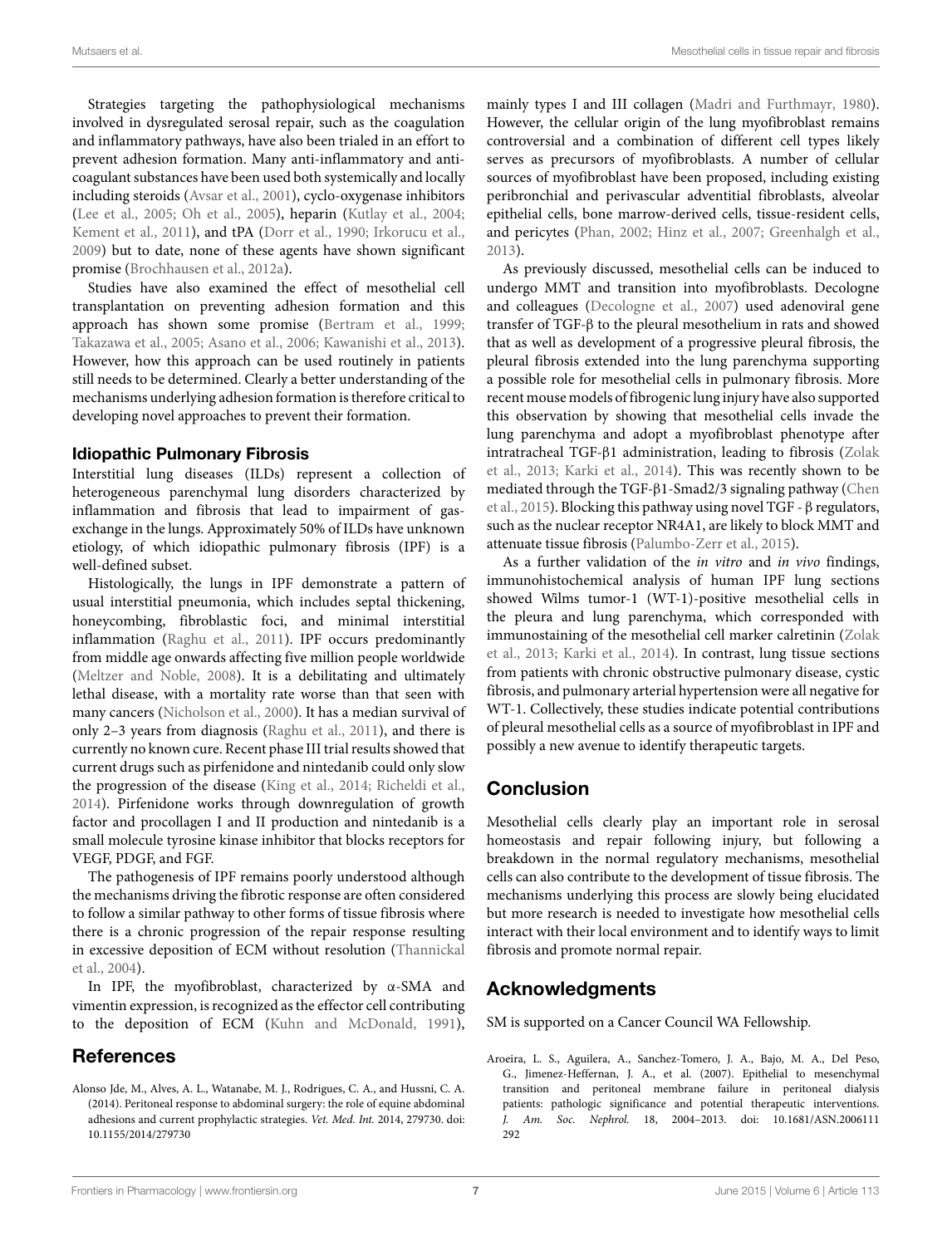- <span id="page-7-9"></span>Asahina, K., Zhou, B., Pu, W. T., and Tsukamoto, H. (2011). Septum transversumderived mesothelium gives rise to hepatic stellate cells and perivascular mesenchymal cells in developing mouse liver. *Hepatology* 53, 983–995. doi: 10.1002/hep.24119
- <span id="page-7-42"></span>Asano, T., Takazawa, R., Yamato, M., Takagi, R., Iimura, Y., Masuda, H., et al. (2006). Transplantation of an autologous mesothelial cell sheet prepared from tunica vaginalis prevents post-operative adhesions in a canine model. *Tissue Eng.* 12, 2629–2637. doi: 10.1089/ten.2006.12.2629
- <span id="page-7-35"></span>Attard, J. A., and MacLean, A. R. (2007). Adhesive small bowel obstruction: epidemiology, biology and prevention. *Can. J. Surg.* 50, 291–300.
- <span id="page-7-39"></span>Avsar, F. M., Sahin, M., Aksoy, F., Avsar, A. F., Akoz, M., Hengirmen, S., et al. (2001). Effects of diphenhydramine HCl and methylprednisolone in the prevention of abdominal adhesions. *Am. J. Surg.* 181, 512–515. doi: 10.1016/S0002- 9610(01)00617-1
- <span id="page-7-7"></span>Baer, A. N., and Green, F. A. (1993). Cyclooxygenase activity of cultured human mesothelial cells. *Prostaglandins* 46, 37–49.
- <span id="page-7-5"></span>Bajaj, M. S., Pendurthi, U., Koenig, K., Pueblitz, S., and Idell, S. (2000). Tissue factor pathway inhibitor expression by human pleural mesothelial and mesothelioma cells. *Eur. Respir. J.* 15, 1069–1078. doi: 10.1034/j.1399-3003.2000. 01515.x
- <span id="page-7-31"></span>Bajo, M. A., Selgas, R., Castro, M. A., Del Peso, G., Diaz, C., Sanchez-Tomero, J. A., et al. (2000). Icodextrin effluent leads to a greater proliferation than glucose effluent of human mesothelial cells studied ex vivo. *Perit. Dial. Int.* 20, 742–747.
- <span id="page-7-12"></span>Barber, N. A., and Ganti, A. K. (2011). Pulmonary toxicities from targeted therapies: a review. *Target Oncol.* 6, 235–243. doi: 10.1007/s11523-011-0199-0
- <span id="page-7-25"></span>Baroni, G., Schuinski, A., De Moraes, T. P., Meyer, F., and Pecoits-Filho, R. (2012). Inflammation and the peritoneal membrane: causes and impact on structure and function during peritoneal dialysis. *Mediators Inflamm.* 2012, 912595. doi: 10.1155/2012/912595
- <span id="page-7-0"></span>Batra, H., and Antony, V. B. (2014). The pleural mesothelium in development and disease. *Front. Physiol.* 5:284. doi: 10.3389/fphys.2014.00284
- <span id="page-7-13"></span>Bergh, N. P., Ekroth, R., Larsson, S., and Nagy, P. (1977). Intrapleural streptokinase in the treatment of haemothorax and empyema. *Scand. J. Thorac. Cardiovasc. Surg.* 11, 265–268.
- <span id="page-7-41"></span>Bertram, P., Tietze, L., Hoopmann, M., Treutner, K. H., Mittermayer, C., and Schumpelick, V. (1999). Intraperitoneal transplantation of isologous mesothelial cells for prevention of adhesions. *Eur. J. Surg.* 165, 705–709.
- <span id="page-7-38"></span>Binda, M. M., Corona, R., Amant, F., and Koninckx, P. R. (2014). Conditioning of the abdominal cavity reduces tumor implantation in a laparoscopic mouse model. *Surg. Today* 44, 1328–1335. doi: 10.1007/s00595-014-0832-5
- <span id="page-7-37"></span>Boland, G. M., and Weigel, R. J. (2006). Formation and prevention of postoperative abdominal adhesions. *J. Surg. Res.* 132, 3–12. doi: 10.1016/j.jss.2005.12.002
- <span id="page-7-4"></span>Bottles, K. D., Laszik, Z., Morrissey, J. H., and Kinasewitz, G. T. (1997). Tissue factor expression in mesothelial cells: induction both in vivo and in vitro. *Am. J. Respir. Cell Mol. Biol.* 17, 164–172.
- <span id="page-7-14"></span>Bouros, D., Schiza, S., Patsourakis, G., Chalkiadakis, G., Panagou, P., and Siafakas, N. M. (1997). Intrapleural streptokinase versus urokinase in the treatment of complicated parapneumonic effusions: a prospective, double-blind study. *Am. J. Respir. Crit. Care Med.* 155, 291–295. doi: 10.1164/ajrccm.155.1. 9001327
- <span id="page-7-34"></span>Brochhausen, C., Schmitt, V. H., Planck, C. N., Rajab, T. K., Hollemann, D., Tapprich, C., et al. (2012a). Current strategies and future perspectives for intraperitoneal adhesion prevention. *J. Gastrointest. Surg.* 16, 1256–1274. doi: 10.1007/s11605-011-1819-9
- <span id="page-7-36"></span>Brochhausen, C., Schmitt, V. H., Rajab, T. K., Planck, C. N., Kramer, B., Tapprich, C., et al. (2012b). Mesothelial morphology and organisation after peritoneal treatment with solid and liquid adhesion barriers: a scanning electron microscopical study. *J. Mater. Sci. Mater. Med.* 23, 1931–1939. doi: 10.1007/s10856-012-4659-6
- <span id="page-7-8"></span>Cai, C. L., Martin, J. C., Sun, Y., Cui, L., Wang, L., Ouyang, K., et al. (2008). A myocardial lineage derives from Tbx18 epicardial cells. *Nature* 454, 104–108. doi: 10.1038/nature06969
- <span id="page-7-6"></span>Cannistra, S. A., Ottensmeier, C., Tidy, J., and Defranzo, B. (1994). Vascular cell adhesion molecule-1 expressed by peritoneal mesothelium partly mediates the binding of activated human T lymphocytes. *Exp. Hematol.* 22, 996–1002.
- <span id="page-7-2"></span>Chen, L. J., Ye, H., Zhang, Q., Li, F. Z., Song, L. J., Yang, J., et al. (2015). Bleomycin induced epithelial–mesenchymal transition (EMT) in pleural mesothelial cells. *Toxicol. Appl. Pharmacol.* 283, 75–82. doi: 10.1016/j.taap.2015. 01.004
- <span id="page-7-15"></span>Chin, N. K., and Lim, T. K. (1997). Controlled trial of intrapleural streptokinase in the treatment of pleural empyema and complicated parapneumonic effusions. *Chest* 111, 275–279.
- <span id="page-7-24"></span>Ciszewicz, M., Wu, G., Tam, P., Polubinska, A., and Breborowicz, A. (2007). Changes in peritoneal mesothelial cells phenotype after chronic exposure to glucose or N-acetylglucosamine. *Transl. Res.* 150, 337–342. doi: 10.1016/j.trsl.2007.07.002
- <span id="page-7-16"></span>Colice, G. L., Curtis, A., Deslauriers, J., Heffner, J., Light, R., Littenberg, B., et al. (2000). Medical and surgical treatment of parapneumonic effusions: an evidence-based guideline. *Chest* 118, 1158–1171. doi: 10.1378/chest.118.4.1158
- <span id="page-7-26"></span>Combet, S., Miyata, T., Moulin, P., Pouthier, D., Goffin, E., and Devuyst, O. (2000). Vascular proliferation and enhanced expression of endothelial nitric oxide synthase in human peritoneum exposed to long-term peritoneal dialysis. *J. Am. Soc. Nephrol.* 11, 717–728.
- <span id="page-7-28"></span>Dai, T., Wang, Y., Nayak, A., Nast, C. C., Quang, L., Lapage, J., et al. (2014). Janus kinase signaling activation mediates peritoneal inflammation and injury in vitro and in vivo in response to dialysate. *Kidney Int.* 86, 1187–1196. doi: 10.1038/ki.2014.209

<span id="page-7-18"></span>Dail, D. H., and Hammar, S. P. (1994). *Pulmonary Pathology*. New York: Springer.

- <span id="page-7-27"></span>De Vriese, A. S., Tilton, R. G., Mortier, S., and Lameire, N. H. (2006). Myofibroblast transdifferentiation of mesothelial cells is mediated by RAGE and contributes to peritoneal fibrosis in uraemia. *Nephrol. Dial. Transplant.* 21, 2549–2555.
- <span id="page-7-1"></span>Decologne, N., Kolb, M., Margetts, P. J., Menetrier, F., Artur, Y., Garrido, C., et al. (2007). TGF-beta1 induces progressive pleural scarring and subpleural fibrosis. *J. Immunol.* 179, 6043–6051. doi: 10.4049/jimmunol.179.9.6043
- <span id="page-7-21"></span>Devuyst, O., Topley, N., and Williams, J. D. (2002). Morphological and functional changes in the dialysed peritoneal cavity: impact of more biocompatible solutions. *Nephrol. Dial. Transplant.* 17(Suppl. 3), 12–15. doi: 10.1093/ ndt/17.suppl\_3.12
- <span id="page-7-22"></span>Di Paolo, N., Sacchi, G., De Mia, M., Gaggiotti, E., Capotondo, L., Rossi, P., et al. (1986). Morphology of the peritoneal membrane during continuous ambulatory peritoneal dialysis. *Nephron* 44, 204–211.
- <span id="page-7-29"></span>Di Paolo, N., Sacchi, G., Vanni, L., Corazzi, S., Terrana, B., Rossi, P., et al. (1991). Autologous peritoneal mesothelial cell implant in rabbits and peritoneal dialysis patients. *Nephron* 57, 323–331.
- <span id="page-7-23"></span>Dioszeghy, V., Rosas, M., Maskrey, B. H., Colmont, C., Topley, N., Chaitidis, P., et al. (2008). 12/15-Lipoxygenase regulates the inflammatory response to bacterial products in vivo. *J. Immunol.* 181, 6514–6524. doi: 10.4049/jimmunol.181.9.6514
- <span id="page-7-10"></span>Dixit, R., Ai, X., and Fine, A. (2013). Derivation of lung mesenchymal lineages from the fetal mesothelium requires hedgehog signaling for mesothelial cell entry. *Development* 140, 4398–4406. doi: 10.1242/dev.098079
- <span id="page-7-32"></span>Dizerega, G. S., and Campeau, J. D. (2001). Peritoneal repair and postsurgical adhesion formation. *Hum. Reprod. Update* 7, 547–555. doi: 10.1093/humupd/7.6.547
- <span id="page-7-3"></span>Dobbie, J. W., and Jasani, M. K. (1997). Role of imbalance of intracavity fibrin formation and removal in the pathogenesis of peritoneal lesions in CAPD. *Perit. Dial. Int.* 17, 121–124.
- <span id="page-7-40"></span>Dorr, P. J., Vemer, H. M., Brommer, E. J., Willemsen, W. N., Veldhuizen, R. W., and Rolland, R. (1990). Prevention of postoperative adhesions by tissue-type plasminogen activator (t-PA) in the rabbit. *Eur. J. Obstet. Gynecol. Reprod. Biol.* 37, 287–291.
- <span id="page-7-17"></span>Drake, T. A., Morrissey, J. H., and Edgington, T. S. (1989). Selective cellular expression of tissue factor in human tissues. Implications for disorders of hemostasis and thrombosis. *Am. J. Pathol.* 134, 1087–1097.
- <span id="page-7-33"></span>Ellis, H. (1997). The clinical significance of adhesions: focus on intestinal obstruction. *Eur. J. Surg. Suppl.* 5–9.
- <span id="page-7-30"></span>Fang, C. C., Yen, C. J., Chen, Y. M., Chu, T. S., Lin, M. T., Yang, J. Y., et al. (2006). Diltiazem suppresses collagen synthesis and IL-1beta-induced TGF-beta1 production on human peritoneal mesothelial cells. *Nephrol. Dial. Transplant.* 21, 1340–1347. doi: 10.1093/ndt/gfk051
- <span id="page-7-11"></span>Foley-Comer, A. J., Herrick, S. E., Al-Mishlab, T., Prele, C. M., Laurent, G. J., and Mutsaers, S. E. (2002). Evidence for incorporation of free-floating mesothelial cells as a mechanism of serosal healing. *J. Cell Sci.* 115, 1383–1389.
- <span id="page-7-19"></span>Garosi, G., and Di Paolo, N. (2000). Pathophysiology and morphological clinical correlation in experimental and peritoneal dialysis-induced peritoneal sclerosis. *Adv. Perit. Dial.* 16, 204–207.
- <span id="page-7-20"></span>Garosi, G., and Di Paolo, N. (2001). Morphological aspects of peritoneal sclerosis. *J. Nephrol.* 14(Suppl. 4), S30–S38.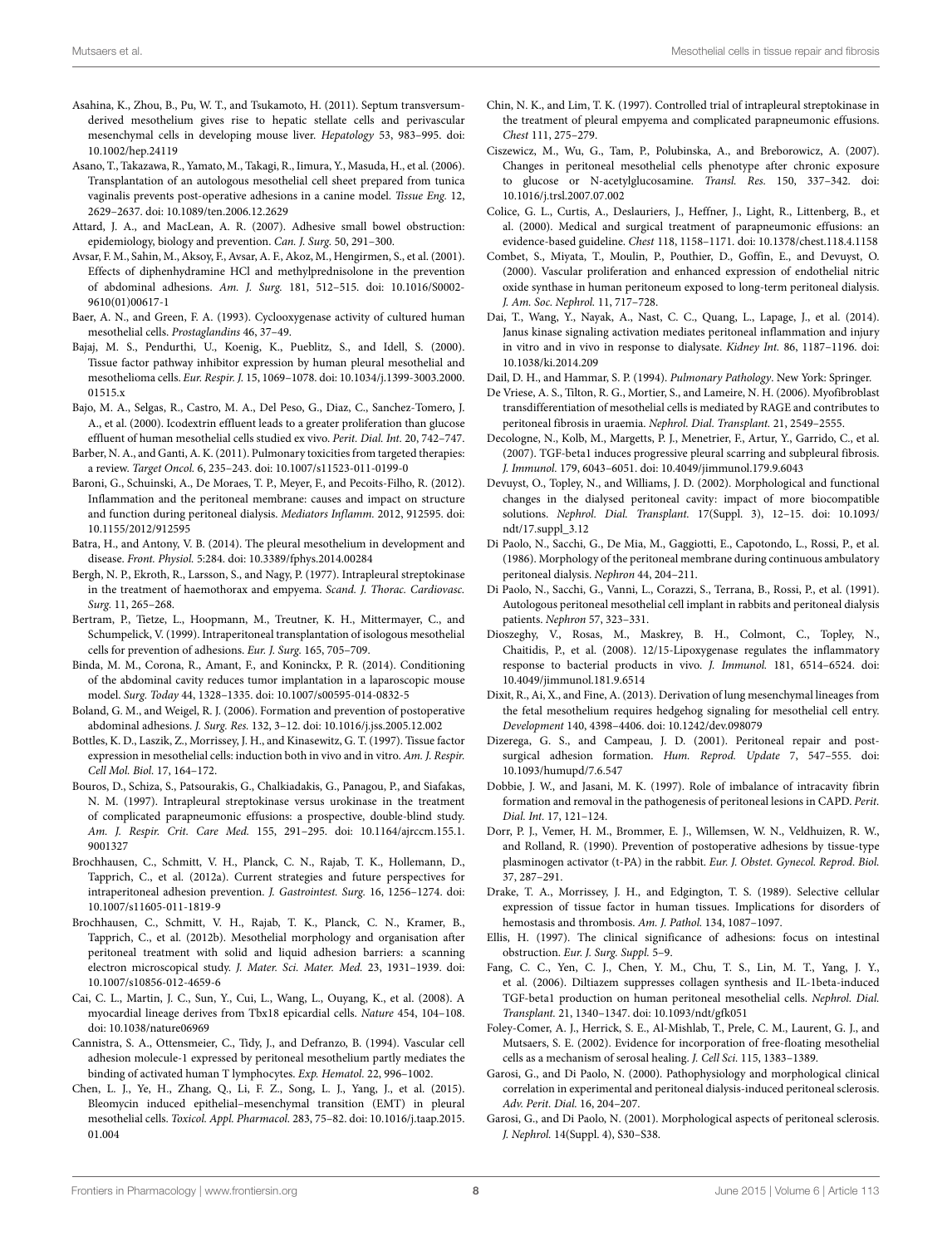- <span id="page-8-33"></span>Gorvy, D. A., Herrick, S. E., Shah, M., and Ferguson, M. W. (2005). Experimental manipulation of transforming growth factor-beta isoforms significantly affects adhesion formation in a murine surgical model. *Am. J. Pathol.* 167, 1005–1019. doi: 10.1016/S0002-9440(10)61190-X
- <span id="page-8-41"></span>Greenhalgh, S. N., Iredale, J. P., and Henderson, N. C. (2013). Origins of fibrosis: pericytes take centre stage. *F1000Prime Rep.* 5, 37. doi: 10.12703/P5-37
- <span id="page-8-31"></span>Haslinger, B., Kleemann, R., Toet, K. H., and Kooistra, T. (2003). Simvastatin suppresses tissue factor expression and increases fibrinolytic activity in tumor necrosis factor-alpha-activated human peritoneal mesothelial cells. *Kidney Int.* 63, 2065–2074. doi: 10.1046/j.1523-1755.2003.t01-2-00004.x
- <span id="page-8-7"></span>Haslinger, B., Mandl-Weber, S., Sellmayer, A., and Sitter, T. (2001). Hyaluronan fragments induce the synthesis of MCP-1 and IL-8 in cultured human peritoneal mesothelial cells. *Cell Tissue Res.* 305, 79–86. doi: 10.1007/s004410100409
- <span id="page-8-24"></span>Hekking, L. H., Harvey, V. S., Havenith, C. E., Van Den Born, J., Beelen, R. H., Jackman, R. W., et al. (2003). Mesothelial cell transplantation in models of acute inflammation and chronic peritoneal dialysis. *Perit. Dial. Int.* 23, 323–330.
- <span id="page-8-25"></span>Hekking, L. H., Zweers, M. M., Keuning, E. D., Driesprong, B. A., De Waart, D. R., Beelen, R. H., et al. (2005). Apparent successful mesothelial cell transplantation hampered by peritoneal activation. *Kidney Int.* 68, 2362–2367. doi: 10.1111/j.1523-1755.2005.00698.x
- <span id="page-8-4"></span>Higazi, A. A., Bdeir, K., Hiss, E., Arad, S., Kuo, A., Barghouti, I., et al. (1998). Lysis of plasma clots by urokinase-soluble urokinase receptor complexes. *Blood* 92, 2075–2083.
- <span id="page-8-40"></span>Hinz, B., Phan, S. H., Thannickal, V. J., Galli, A., Bochaton-Piallat, M. L., and Gabbiani, G. (2007). The myofibroblast: one function, multiple origins. *Am. J. Pathol.* 170, 1807–1816. doi: 10.2353/ajpath.2007.070112
- <span id="page-8-14"></span>Huggins, J. T., and Sahn, S. A. (2004). Causes and management of pleural fibrosis. *Respirology* 9, 441–447. doi: 10.1111/j.1440-1843.2004.00630.x
- <span id="page-8-28"></span>Hung, K. Y., Chen, C. T., Huang, J. W., Lee, P. H., Tsai, T. J., and Hsieh, B. S. (2001). Dipyridamole inhibits TGF-beta-induced collagen gene expression in human peritoneal mesothelial cells. *Kidney Int.* 60, 1249–1257. doi: 10.1046/j.1523- 1755.2001.00933.x
- <span id="page-8-29"></span>Hung, K. Y., Huang, J. W., Chen, C. T., Lee, P. H., and Tsai, T. J. (2003). Pentoxifylline modulates intracellular signalling of TGF-beta in cultured human peritoneal mesothelial cells: implications for prevention of encapsulating peritoneal sclerosis. *Nephrol. Dial. Transplant.* 18, 670–676. doi: 10.1093/ndt/gfg141
- <span id="page-8-17"></span>Idell, S. (1995). "Coagulation, fibrinolysis and fibrin deposition in lung injury and repair," in *Pulmonary Fibrosis*, eds S. H. Phan and R. S. Thrall (New York: Marcel Dekker), 743–776.
- <span id="page-8-13"></span>Idell, S. (2008). The pathogenesis of pleural space loculation and fibrosis. *Curr. Opin. Pulm. Med.* 14, 310–315. doi: 10.1097/MCP.0b013e3282fd0d9b
- <span id="page-8-3"></span>Idell, S., Girard, W., Koenig, K. B., Mclarty, J., and Fair, D. S. (1991). Abnormalities of pathways of fibrin turnover in the human pleural space. *Am. Rev. Respir. Dis.* 144, 187–194. doi: 10.1164/ajrccm/144.1.187
- <span id="page-8-16"></span>Idell, S., Mazar, A., Cines, D., Kuo, A., Parry, G., Gawlak, S., et al. (2002). Single-chain urokinase alone or complexed to its receptor in tetracyclineinduced pleuritis in rabbits. *Am. J. Respir. Crit. Care Med.* 166, 920–926. doi: 10.1164/rccm.200204-313OC
- <span id="page-8-18"></span>Idell, S., Mazar, A. P., Bitterman, P., Mohla, S., and Harabin, A. L. (2001). Fibrin turnover in lung inflammation and neoplasia. *Am. J. Respir. Crit. Care Med.* 163, 578–584. doi: 10.1164/ajrccm.163.2.2005135
- <span id="page-8-15"></span>Idell, S., Pendurthi, U., Pueblitz, S., Koenig, K., Williams, T., and Rao, L. V. (1998). Tissue factor pathway inhibitor in tetracycline-induced pleuritis in rabbits. *Thromb. Haemost.* 79, 649–655.
- <span id="page-8-1"></span>Idell, S., Zwieb, C., Kumar, A., Koenig, K. B., and Johnson, A. R. (1992). Pathways of fibrin turnover of human pleural mesothelial cells in vitro. *Am. J. Respir. Cell Mol. Biol.* 7, 414–426. doi: 10.1165/ajrcmb/7.4.414
- <span id="page-8-21"></span>Iozzo, R. V. (2005). Basement membrane proteoglycans: from cellar to ceiling. *Nat. Rev. Mol. Cell Biol.* 6, 646–656. doi: 10.1038/nrm1702
- <span id="page-8-36"></span>Irkorucu, O., Ferahkose, Z., Memis, L., Ekinci, O., and Akin, M. (2009). Reduction of postsurgical adhesions in a rat model: a comparative study. *Clinics (Sao Paulo)* 64, 143–148.
- <span id="page-8-32"></span>Isaksson, K., Montgomery, A., Moberg, A. C., Andersson, R., and Tingstedt, B. (2014). Long-term follow-up for adhesive small bowel obstruction after open versus laparoscopic surgery for suspected appendicitis. *Ann. Surg.* 259, 1173–1177. doi: 10.1097/SLA.0000000000000322
- <span id="page-8-2"></span>Ivarsson, M. L., Holmdahl, L., Falk, P., Molne, J., and Risberg, B. (1998). Characterization and fibrinolytic properties of mesothelial cells isolated from peritoneal lavage. *Scand. J. Clin. Lab. Invest.* 58, 195–203.
- <span id="page-8-30"></span>Jang, Y. H., Shin, H. S., Sun Choi, H., Ryu, E. S., Jin Kim, M., Ki Min, S., et al. (2013). Effects of dexamethasone on the TGF-beta1-induced epithelial-tomesenchymal transition in human peritoneal mesothelial cells. *Lab. Invest.* 93, 194–206. doi: 10.1038/labinvest.2012.166
- <span id="page-8-5"></span>Jantz, M. A., and Antony, V. B. (2008). Pathophysiology of the pleura. *Respiration* 75, 121–133. doi: 10.1159/000113629
- <span id="page-8-6"></span>Jonjic, N., Peri, G., Bernasconi, S., Sciacca, F. L., Colotta, F., Pelicci, P., et al. (1992). Expression of adhesion molecules and chemotactic cytokines in cultured human mesothelial cells. *J. Exp. Med.* 176, 1165–1174.
- <span id="page-8-19"></span>Kamp, D. W., and Weitzman, S. A. (1999). The molecular basis of asbestos induced lung injury. *Thorax* 54, 638–652.
- <span id="page-8-0"></span>Karki, S., Surolia, R., Hock, T. D., Guroji, P., Zolak, J. S., Duggal, R., et al. (2014). Wilms' tumor 1 (Wt1) regulates pleural mesothelial cell plasticity and transition into myofibroblasts in idiopathic pulmonary fibrosis. *FASEB J.* 28, 1122–1131. doi: 10.1096/fj.13-236828
- <span id="page-8-10"></span>Kawaguchi, M., Bader, D. M., and Wilm, B. (2007). Serosal mesothelium retains vasculogenic potential. *Dev. Dyn.* 236, 2973–2979. doi: 10.1002/dvdy. 21334
- <span id="page-8-37"></span>Kawanishi, K., Yamato, M., Sakiyama, R., Okano, T., and Nitta, K. (2013). Peritoneal cell sheets composed of mesothelial cells and fibroblasts prevent intraabdominal adhesion formation in a rat model. *J. Tissue Eng. Regen. Med.* doi: 10.1002/term.1860 [Epub ahead of print]
- <span id="page-8-34"></span>Kement, M., Censur, Z., Oncel, M., Buyukokuroglu, M. E., and Gezen, F. C. (2011). Heparin for adhesion prevention: comparison of three different dosages with Seprafilm in a murine model. *Int. J. Surg.* 9, 225–228. doi: 10.1016/j.ijsu.2010.11.016
- <span id="page-8-23"></span>Kim, J. J., Li, J. J., Kim, K. S., Kwak, S. J., Jung, D. S., Ryu, D. R., et al. (2008). High glucose decreases collagenase expression and increases TIMP expression in cultured human peritoneal mesothelial cells. *Nephrol. Dial. Transplant.* 2008 23, 534–541.
- <span id="page-8-27"></span>Kim, Y. D., Jun, Y. J., Kim, J., and Kim, C. K. (2014). Effects of human adiposederived stem cells on the regeneration of damaged visceral pleural mesothelial cells: a morphological study in a rabbit model. *Interact. Cardiovasc. Thorac. Surg.* 19, 363–367. doi: 10.1093/icvts/ivu124
- <span id="page-8-22"></span>Kinashi, H., Ito, Y., Mizuno, M., Suzuki, Y., Terabayashi, T., Nagura, F., et al. (2013). TGF-beta1 promotes lymphangiogenesis during peritoneal fibrosis. *J. Am. Soc. Nephrol.* 4, 1627–1642. doi: 10.1681/ASN.2012030226
- <span id="page-8-38"></span>King, T. E. Jr., Bradford, W. Z., Castro-Bernardini, S., Fagan, E. A., Glaspole, I., Glassberg, M. K., et al. (2014). A phase 3 trial of pirfenidone in patients with idiopathic pulmonary fibrosis. *N. Engl. J. Med.* 370, 2083–2092. doi: 10.1056/ NEJMoa1402582
- <span id="page-8-8"></span>Kiribayashi, K., Masaki, T., Naito, T., Ogawa, T., Ito, T., Yorioka, N., et al. (2005). Angiotensin II induces fibronectin expression in human peritoneal mesothelial cells via ERK1/2 and p38 MAPK. *Kidney Int.* 67, 1126–1135. doi: 10.1111/j.1523- 1755.2005.00179.x
- <span id="page-8-26"></span>Kitamura, S., Horimoto, N., Tsuji, K., Inoue, A., Takiue, K., Sugiyama, H., et al. (2014). The selection of peritoneal mesothelial cells is important for cell therapy to prevent peritoneal fibrosis. *Tissue Eng. A* 20, 529–539. doi: 10.1089/ten.TEA.2013.0130
- <span id="page-8-39"></span>Kuhn, C., and McDonald, J. A. (1991). The roles of the myofibroblast in idiopathic pulmonary fibrosis. Ultrastructural and immunohistochemical features of sites of active extracellular matrix synthesis. *Am. J. Pathol.* 138, 1257– 1265.
- <span id="page-8-35"></span>Kutlay, J., Ozer, Y., Isik, B., and Kargici, H. (2004). Comparative effectiveness of several agents for preventing postoperative adhesions. *World J. Surg.* 28, 662–665. doi: 10.1007/s00268-004-6825-6
- <span id="page-8-11"></span>Lachaud, C. C., Pezzolla, D., Dominguez-Rodriguez, A., Smani, T., Soria, B., and Hmadcha, A. (2013). Functional vascular smooth muscle-like cells derived from adult mouse uterine mesothelial cells. *PLoS ONE* 8:e55181. doi: 10.1371/journal.pone.0055181
- <span id="page-8-20"></span>Lai, K. N., and Leung, J. C. (2010). Inflammation in peritoneal dialysis. *Nephron Clin. Pract.* 116, C11–C18. doi: 10.1159/000314544
- <span id="page-8-9"></span>Lamouille, S., Subramanyam, D., Blelloch, R., and Derynck, R. (2013). Regulation of epithelial–mesenchymal and mesenchymal–epithelial transitions by microRNAs. *Curr. Opin. Cell Biol.* 25, 200–207. doi: 10.1016/j.ceb.2013.01.008
- <span id="page-8-12"></span>Lansley, S. M., Searles, R. G., Hoi, A., Thomas, C., Moneta, H., Herrick, S. E., et al. (2011). Mesothelial cell differentiation into osteoblast- and adipocytelike cells. *J. Cell Mol. Med.* 15, 2095–2105. doi: 10.1111/j.1582-4934.2010. 01212.x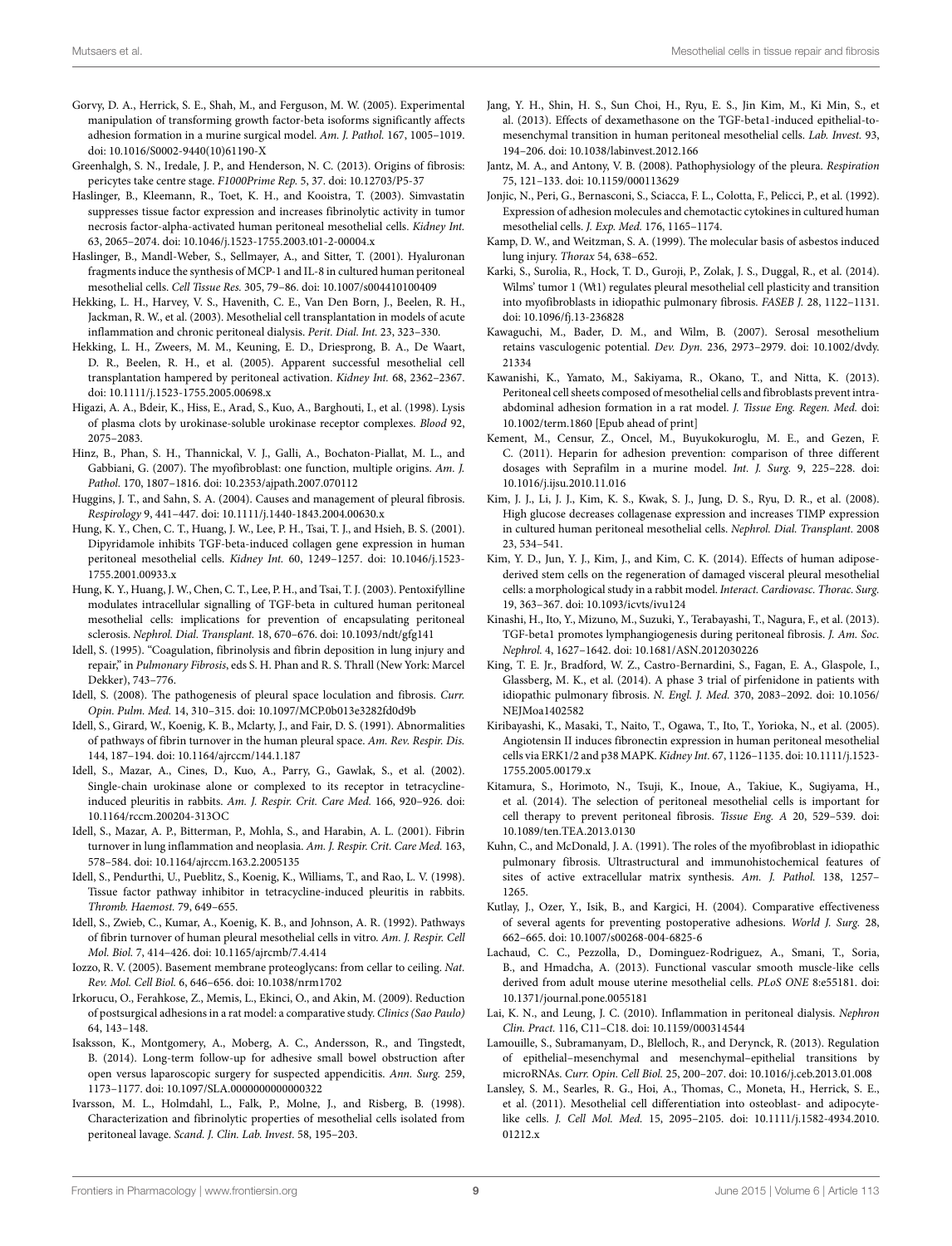- <span id="page-9-4"></span>Laurent, P., Magne, L., De Palmas, J., Bignon, J., and Jaurand, M. C. (1988). Quantitation of elastin in human urine and rat pleural mesothelial cell matrix by a sensitive avidin–biotin ELISA for desmosine. *J. Immunol. Methods* 107, 1–11.
- <span id="page-9-32"></span>Le Poole, C. Y., Welten, A. G., Weijmer, M. C., Valentijn, R. M., Van Ittersum, F. J., and Ter Wee, P. M. (2005). Initiating CAPD with a regimen low in glucose and glucose degradation products, with icodextrin and amino acids (NEPP) is safe and efficacious. *Perit. Dial. Int.* 25(Suppl. 3), S64–S68.
- <span id="page-9-36"></span>Lee, J. H., Go, A. K., Oh, S. H., Lee, K. E., and Yuk, S. H. (2005). Tissue anti-adhesion potential of ibuprofen-loaded PLLA-PEG diblock copolymer films. *Biomaterials* 26, 671–678. doi: 10.1016/j.biomaterials.2004.03.009
- <span id="page-9-26"></span>Lee, S. H., Kang, H. Y., Kim, K. S., Nam, B. Y., Paeng, J., Kim, S., et al. (2012). The monocyte chemoattractant protein-1 (MCP-1)/CCR2 system is involved in peritoneal dialysis-related epithelial–mesenchymal transition of peritoneal mesothelial cells. *Lab. Invest.* 12, 1698–1711. doi: 10.1038/labinvest.2012.132
- <span id="page-9-21"></span>Lee, Y. C., Baumann, M. H., Maskell, N. A., Waterer, G. W., Eaton, T. E., Davies, R. J., et al. (2003a). Pleurodesis practice for malignant pleural effusions in five English-speaking countries: survey of pulmonologists. *Chest* 124, 2229–2238. doi: 10.1378/chest.124.6.2229
- <span id="page-9-19"></span>Lee, Y. C., and Lane, K. B. (2001). The many faces of transforming growth factorbeta in pleural diseases. *Curr. Opin. Pulm. Med.* 7, 173–179.
- <span id="page-9-20"></span>Lee, Y. C., Lane, K. B., Parker, R. E., Ayo, D. S., Rogers, J. T., Diters, R. W., et al. (2000). Transforming growth factor beta(2) (TGF beta(2)) produces effective pleurodesis in sheep with no systemic complications. *Thorax* 55, 1058–1062. doi: 10.1136/thorax.55.12.1058
- <span id="page-9-18"></span>Lee, Y. C., Lane, K. B., Zoia, O., Thompson, P. J., Light, R. W., and Blackwell, T. S. (2003b). Transforming growth factor-beta induces collagen synthesis without inducing IL-8 production in mesothelial cells. *Eur. Respir. J.* 22, 197–202. doi: 10.1183/09031936.03.00086202
- <span id="page-9-33"></span>Lee, Y. C., Tsai, Y. S., Hung, S. Y., Lin, T. M., Lin, S. H., Liou, H. H., et al. (2014). Shorter daily dwelling time in peritoneal dialysis attenuates the epithelialto-mesenchymal transition of mesothelial cells. *BMC Nephrol.* 15, 35. doi: 10.1186/1471-2369-15-35
- <span id="page-9-14"></span>Li, Y., Wang, J., and Asahina, K. (2013). Mesothelial cells give rise to hepatic stellate cells and myofibroblasts via mesothelial–mesenchymal transition in liver injury. *Proc. Natl. Acad. Sci. U.S.A.* 110, 2324–2329. doi: 10.1073/pnas.1214136110
- <span id="page-9-3"></span>Liberek, T., Topley, N., Luttmann, W., and Williams, J. D. (1996). Adherence of neutrophils to human peritoneal mesothelial cells: role of intercellular adhesion molecule-1. *J. Am. Soc. Nephrol.* 7, 208–217.
- <span id="page-9-16"></span>Light, R. (2003). Update: management of parapneumonic effusions. *Clin. Pulm. Med.* 10, 336–342. doi: 10.1097/01.cpm.0000097786.04703.66
- <span id="page-9-28"></span>Liu, H., Zhang, N., and Tian, D. (2014a). MiR-30b is involved in methylglyoxalinduced epithelial–mesenchymal transition of peritoneal mesothelial cells in rats. *Cell Mol. Biol. Lett.* 19, 315–329. doi: 10.2478/s11658-014-0199-z
- <span id="page-9-11"></span>Liu, J., Zeng, L., Zhao, Y., Zhu, B., Ren, W., and Wu, C. (2014b). Selenium suppresses lipopolysaccharide-induced fibrosis in peritoneal mesothelial cells through inhibition of epithelial-to-mesenchymal transition. *Biol. Trace Elem. Res.* 161, 202–209. doi: 10.1007/s12011-014-0091-8
- <span id="page-9-10"></span>Liu, Q., Mao, H., Nie, J., Chen, W., Yang, Q., Dong, X., et al. (2008). Transforming growth factor {beta}1 induces epithelial–mesenchymal transition by activating the JNK-Smad3 pathway in rat peritoneal mesothelial cells. *Perit. Dial. Int.* 28(Suppl. 3), S88–S95.
- <span id="page-9-27"></span>Liu, X. X., Zhou, H. J., Cai, L., Zhang, W., Ma, J. L., Tao, X. J., et al. (2012). NADPH oxidase-dependent formation of reactive oxygen species contributes to transforming growth factor beta1-induced epithelial–mesenchymal transition in rat peritoneal mesothelial cells, and the role of astragalus intervention. *Chin. J. Integr. Med*. 28, 405–412. doi: 10.3892/ijmm.2011.683
- <span id="page-9-8"></span>López-Cabrera, M. (2014). Mesenchymal conversion of mesothelial cells is a key event in the pathophysiology of the peritoneum during peritoneal dialysis. *Adv. Med.* Article ID 473134, 17 pages. doi: 10.1155/2014/473134
- <span id="page-9-6"></span>Ma, C., Tarnuzzer, R. W., and Chegini, N. (1999). Expression of matrix metalloproteinases and tissue inhibitor of matrix metalloproteinases in mesothelial cells and their regulation by transforming growth factor-beta1. *Wound Repair Regen.* 7, 477–485.
- <span id="page-9-40"></span>Madri, J. A., and Furthmayr, H. (1980). Collagen polymorphism in the lung. An immunochemical study of pulmonary fibrosis. *Hum. Pathol.* 11, 353–366.
- <span id="page-9-12"></span>Margetts, P. J., Bonniaud, P., Liu, L., Hoff, C. M., Holmes, C. J., West-Mays, J. A., et al. (2005). Transient overexpression of TGF-beta1 induces epithelial mesenchymal transition in the rodent peritoneum. *J. Am. Soc. Nephrol.* 16, 425–436. doi: 10.1681/ASN.2004060436
- <span id="page-9-31"></span>Margetts, P. J., Gyorffy, S., Kolb, M., Yu, L., Hoff, C. M., Holmes, C. J., et al. (2002a). Antiangiogenic and antifibrotic gene therapy in a chronic infusion model of peritoneal dialysis in rats. *J. Am. Soc. Nephrol.* 13, 721–728.
- <span id="page-9-13"></span>Margetts, P. J., Hoff, C., Liu, L., Korstanje, R., Walkin, L., Summers, A., et al. (2013). Transforming growth factor beta-induced peritoneal fibrosis is mouse strain dependent. *Nephrol. Dial. Transplant.* 28, 2015–2027. doi: 10.1093/ndt/ gfs289
- <span id="page-9-22"></span>Margetts, P. J., Kolb, M., Yu, L., Hoff, C. M., Holmes, C. J., Anthony, D. C., et al. (2002b). Inflammatory cytokines, angiogenesis, and fibrosis in the rat peritoneum. *Am. J. Pathol.* 160, 2285–2294. doi: 10.1016/S0002-9440(10) 61176-5
- <span id="page-9-17"></span>Massague, J. (1996). TGFbeta signaling: receptors, transducers, and Mad proteins. *Cell* 85, 947–950.
- <span id="page-9-25"></span>Mateijsen, M. A., Van Der Wal, A. C., Hendriks, P. M., Zweers, M. M., Mulder, J., Struijk, D. G., et al. (1999). Vascular and interstitial changes in the peritoneum of CAPD patients with peritoneal sclerosis. *Perit. Dial. Int.* 19, 517–525.
- <span id="page-9-23"></span>McLoughlin, R. M., Hurst, S. M., Nowell, M. A., Harris, D. A., Horiuchi, S., Morgan, L. W., et al. (2004). Differential regulation of neutrophil-activating chemokines by IL-6 and its soluble receptor isoforms. *J. Immunol.* 172, 5676–5683. doi: 10.4049/jimmunol.172.9.5676
- <span id="page-9-38"></span>Meltzer, E. B., and Noble, P. W. (2008). Idiopathic pulmonary fibrosis. *Orphanet. J. Rare Dis.* 3, 8. doi: 10.1186/1750-1172-3-8
- <span id="page-9-15"></span>Miller, E. J., Kajikawa, O., Pueblitz, S., Light, R. W., Koenig, K. K., and Idell, S. (1999). Chemokine involvement in tetracycline-induced pleuritis. *Eur. Respir. J.* 14, 1387–1393.
- <span id="page-9-5"></span>Milligan, S. A., Owens, M. W., and Henderson, R. J. Jr. (1995). Characterization of proteoglycans produced by rat pleural mesothelial cells in vitro. *Exp. Lung Res.* 21, 559–575.
- <span id="page-9-34"></span>Molinas, C. R., and Koninckx, P. R. (2000). Hypoxaemia induced by  $CO_{(2)}$  or helium pneumoperitoneum is a co-factor in adhesion formation in rabbits. *Hum. Reprod.* 15, 1758–1763. doi: 10.1093/humrep/15.8.1758
- <span id="page-9-0"></span>Mutsaers, S. E. (2002). Mesothelial cells: their structure, function and role in serosal repair. *Respirology* 7, 171–191.
- <span id="page-9-2"></span>Mutsaers, S. E., Prele, C. M., Brody, A. R., and Idell, S. (2004). Pathogenesis of pleural fibrosis. *Respirology* 9, 428–440. doi: 10.1111/j.1440-1843.2004.00633.x
- <span id="page-9-1"></span>Mutsaers, S. E., and Wilkosz, S. (2007). Structure and function of mesothelial cells. *Cancer Treat. Res.* 134, 1–19. doi: 10.1007/978-0-387-48993-3\_1
- <span id="page-9-30"></span>Nagy, J. A., Shockley, T. R., Masse, E. M., Harvey, V. S., Hoff, C. M., and Jackman, R. W. (1995). Systemic delivery of a recombinant protein by genetically modified mesothelial cells reseeded on the parietal peritoneal surface. *Gene Ther.* 2, 402–410.
- <span id="page-9-9"></span>Nasreen, N., Mohammed, K. A., Mubarak, K. K., Baz, M. A., Akindipe, O. A., Fernandez-Bussy, S., et al. (2009). Pleural mesothelial cell transformation into myofibroblasts and haptotactic migration in response to TGF-beta1 in vitro. *Am. J. Physiol. Lung Cell Mol. Physiol.* 297, L115–L124. doi: 10.1152/ajplung.90587.2008
- <span id="page-9-39"></span>Nicholson, A. G., Colby, T. V., Du Bois, R. M., Hansell, D. M., and Wells, A. U. (2000). The prognostic significance of the histologic pattern of interstitial pneumonia in patients presenting with the clinical entity of cryptogenic fibrosing alveolitis. *Am. J. Respir. Crit. Care Med.* 162, 2213–2217. doi: 10.1164/ajrccm.162.6.2003049
- <span id="page-9-7"></span>Noh, H., Ha, H., Yu, M. R., Kim, Y. O., Kim, J. H., and Lee, H. B. (2005). Angiotensin II mediates high glucose-induced TGF-beta1 and fibronectin upregulation in HPMC through reactive oxygen species. *Perit. Dial. Int.* 25, 38–47.
- <span id="page-9-29"></span>O'Donoghue, R. J., Knight, D. A., Richards, C. D., Prele, C. M., Lau, H. L., Jarnicki, A. G., et al. (2012). Genetic partitioning of interleukin-6 signalling in mice dissociates Stat3 from Smad3-mediated lung fibrosis. *EMBO Mol. Med.* 4, 939–951. doi: 10.1002/emmm.201100604
- <span id="page-9-37"></span>Oh, S. H., Kim, J. K., Song, K. S., Noh, S. M., Ghil, S. H., Yuk, S. H., et al. (2005). Prevention of postsurgical tissue adhesion by anti-inflammatory drug-loaded pluronic mixtures with sol-gel transition behavior. *J. Biomed. Mater. Res. A* 72, 306–316. doi: 10.1002/jbm.a.30239
- <span id="page-9-24"></span>Osada, S., Hamada, C., Shimaoka, T., Kaneko, K., Horikoshi, S., and Tomino, Y. (2009). Alterations in proteoglycan components and histopathology of the peritoneum in uraemic and peritoneal dialysis (PD) patients. *Nephrol. Dial. Transplant.* 24, 3504–3512. doi: 10.1093/ndt/gfp268
- <span id="page-9-35"></span>Ott, D. E. (2001). Laparoscopy and tribology: the effect of laparoscopic gas on peritoneal fluid. *J. Am. Assoc. Gynecol. Laparosc.* 8, 117–123. doi: 10.1016/S1074- 3804(05)60560-9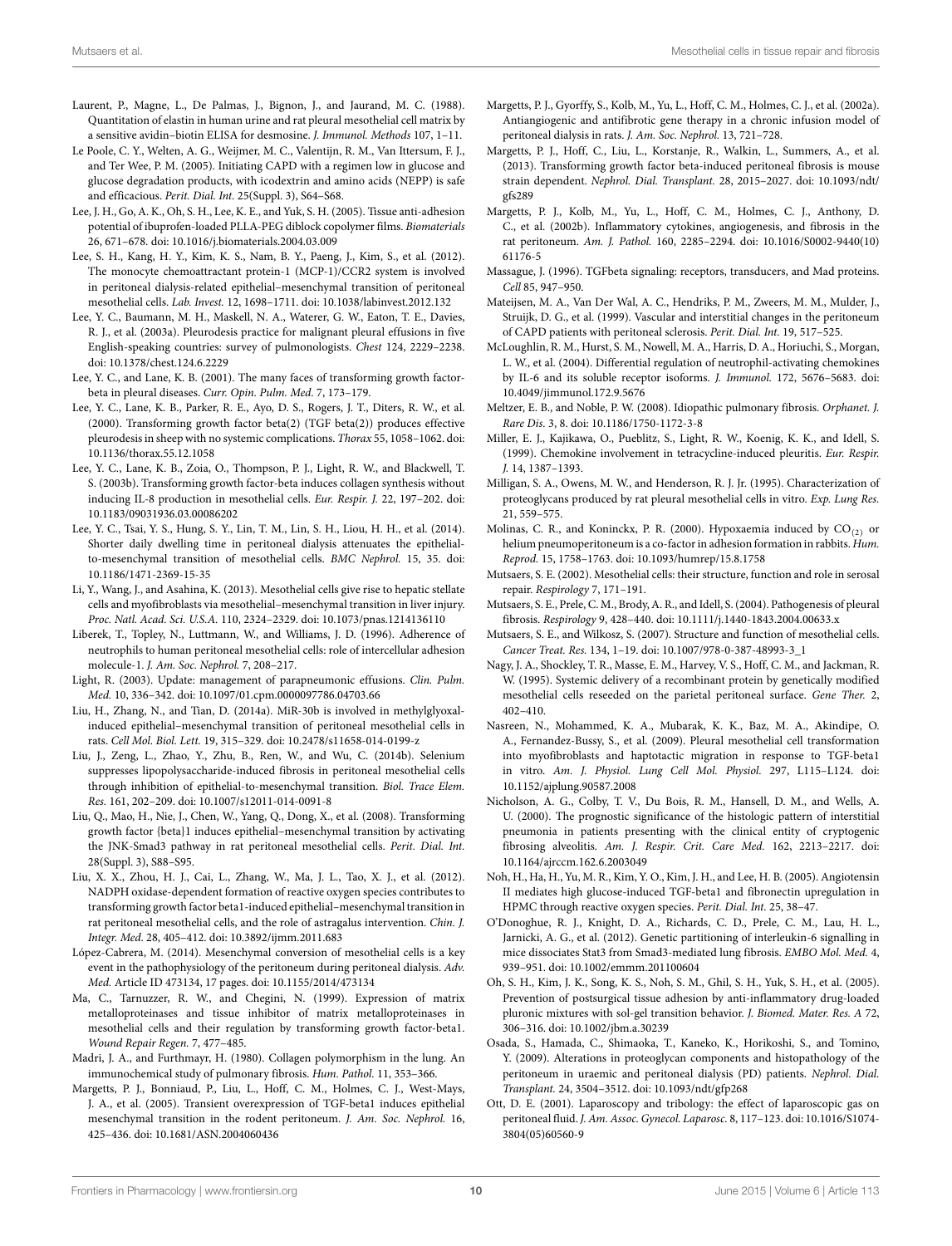- <span id="page-10-13"></span>Owens, M. W., and Grimes, S. R. (1993). Pleural mesothelial cell response to inflammation: tumor necrosis factor-induced mitogenesis and collagen synthesis. *Am. J. Physiol.* 265, L382–L388.
- <span id="page-10-15"></span>Owens, M. W., and Milligan, S. A. (1994). Growth factor modulation of rat pleural mesothelial cell mitogenesis and collagen synthesis. Effects of epidermal growth factor and platelet-derived factor. *Inflammation* 18, 77–87.
- <span id="page-10-33"></span>Pados, G., Venetis, C. A., Almaloglou, K., and Tarlatzis, B. C. (2010). Prevention of intra-peritoneal adhesions in gynaecological surgery: theory and evidence. *Reprod. Biomed. Online* 21, 290–303. doi: 10.1016/j.rbmo.2010.04.021
- <span id="page-10-39"></span>Palumbo-Zerr, K., Zerr, P., Distler, A., Fliehr, J., Mancuso, R., Huang, J., et al. (2015). Orphan nuclear receptor NR4A1 regulates transforming growth factorbeta signaling and fibrosis. *Nat. Med.* 21, 150–158. doi: 10.1038/nm.3777
- <span id="page-10-21"></span>Patel, P., Sekiguchi, Y., Oh, K. H., Patterson, S. E., Kolb, M. R., and Margetts, P. J. (2010a). Smad3-dependent and -independent pathways are involved in peritoneal membrane injury. *Kidney Int.* 77, 319–328. doi: 10.1038/ki.2009.436
- <span id="page-10-20"></span>Patel, P., West-Mays, J., Kolb, M., Rodrigues, J. C., Hoff, C. M., and Margetts, P. J. (2010b). Platelet derived growth factor B and epithelial mesenchymal transition of peritoneal mesothelial cells. *Matrix Biol.* 29, 97–106. doi: 10.1016/j.matbio.2009.10.004
- <span id="page-10-0"></span>Perez-Lozano, M. L., Sandoval, P., Rynne-Vidal, A., Aguilera, A., Jimenez-Heffernan, J. A., Albar-Vizcaino, P., et al. (2013). Functional relevance of the switch of VEGF receptors/co-receptors during peritoneal dialysisinduced mesothelial to mesenchymal transition. *PLoS ONE* 8:e60776. doi: 10.1371/journal.pone.0060776
- <span id="page-10-14"></span>Perfumo, F., Altieri, P., Degl'innocenti, M. L., Ghiggeri, G. M., Caridi, G., Trivelli, A., et al. (1996). Effects of peritoneal effluents on mesothelial cells in culture: cell proliferation and extracellular matrix regulation. *Nephrol. Dial. Transplant.* 11, 1803–1809.
- <span id="page-10-9"></span>Perkins, R. C., Broaddus, V. C., Shetty, S., Hamilton, S., and Idell, S. (1999). Asbestos upregulates expression of the urokinase-type plasminogen activator receptor on mesothelial cells. *Am. J. Respir. Cell Mol. Biol.* 21, 637–646. doi: 10.1165/ajrcmb.21.5.3225
- <span id="page-10-38"></span>Phan, S. H. (2002). The myofibroblast in pulmonary fibrosis. *Chest* 122, 286S–289S. doi: 10.1378/chest.122.6\_suppl.286S
- <span id="page-10-18"></span>Que, J., Wilm, B., Hasegawa, H., Wang, F., Bader, D., and Hogan, B. L. (2008). Mesothelium contributes to vascular smooth muscle and mesenchyme during lung development. *Proc. Natl. Acad. Sci. U.S.A.* 105, 16626–16630. doi: 10.1073/pnas.0808649105
- <span id="page-10-35"></span>Raghu, G., Collard, H. R., Egan, J. J., Martinez, F. J., Behr, J., Brown, K. K., et al. (2011). An official ATS/ERS/JRS/ALAT statement: idiopathic pulmonary fibrosis: evidence-based guidelines for diagnosis and management. *Am. J. Respir. Crit. Care Med.* 183, 788–824. doi: 10.1164/rccm.2009-040GL
- <span id="page-10-31"></span>Rajab, T. K., Wallwiener, M., Talukdar, S., and Kraemer, B. (2009). Adhesionrelated complications are common, but rarely discussed in preoperative consent: a multicenter study. *World J. Surg.* 33, 748–750. doi: 10.1007/s00268-008- 9917-x
- <span id="page-10-12"></span>Rennard, S. I., Jaurand, M. C., Bignon, J., Kawanami, O., Ferrans, V. J., Davidson, J., et al. (1984). Role of pleural mesothelial cells in the production of the submesothelial connective tissue matrix of lung. *Am. Rev. Respir. Dis.* 130, 267–274.
- <span id="page-10-36"></span>Richeldi, L., Du Bois, R. M., Raghu, G., Azuma, A., Brown, K. K., Costabel, U., et al. (2014). Efficacy and safety of nintedanib in idiopathic pulmonary fibrosis. *N. Engl. J. Med.* 370, 2071–2082. doi: 10.1056/NEJMoa1402584
- <span id="page-10-24"></span>Rom, W. N. (1998a). "Asbestos-related diseases," in *Environmental and Occupational Medicine*, 3rd Edn, ed. W. N. Rom (Philadelphia: Lippincott-Raven), 349–357.
- <span id="page-10-25"></span>Rom, W. N. (1998b). "Silicates and benign pneumoconioses," in *Environmental and Occupational Medicine*, 3rd Edn, ed. W. N. Rom. (Philadelphia: Lippincott-Raven), 587–599.
- <span id="page-10-2"></span>Rougier, J. P., Guia, S., Hagege, J., Nguyen, G., and Ronco, P. M. (1998). PAI-1 secretion and matrix deposition in human peritoneal mesothelial cell cultures: transcriptional regulation by TGF-beta 1. *Kidney Int.* 54, 87–98. doi: 10.1046/j.1523-1755.1998.00955.x
- <span id="page-10-1"></span>Sandoval, P., Loureiro, J., Gonzalez-Mateo, G., Perez-Lozano, M. L., Maldonado-Rodriguez, A., Sanchez-Tomero, J. A., et al. (2010). PPAR-gamma agonist rosiglitazone protects peritoneal membrane from dialysis fluid-induced damage. *Lab. Invest.* 90, 1517–1532. doi: 10.1038/labinvest.2010.111
- <span id="page-10-32"></span>Schlotterbeck, H., Greib, N., Dow, W. A., Schaeffer, R., Geny, B., and Diemunsch, P. A. (2011). Changes in core temperature during peritoneal insufflation:

comparison of two CO<sup>2</sup> humidification devices in pigs. *J. Surg. Res.* 171, 427–432. doi: 10.1016/j.jss.2010.04.003

- <span id="page-10-22"></span>Schneider, F., Gruden, J., Tazelaar, H. D., and Leslie, K. O. (2012). Pleuropulmonary pathology in patients with rheumatic disease. *Arch. Pathol. Lab. Med.* 136, 1242–1252. doi: 10.5858/arpa.2012-0248-SA
- <span id="page-10-26"></span>Seiscento, M., Vargas, F. S., Antonangelo, L., Acencio, M. M., Bombarda, S., Capelozzi, V. L., et al. (2007). Transforming growth factor beta-1 as a predictor of fibrosis in tuberculous pleurisy. *Respirology* 12, 660–663. doi: 10.1111/j.1440- 1843.2007.01135.x
- <span id="page-10-30"></span>Sekiguchi, Y., Hamada, C., Ro, Y., Nakamoto, H., Inaba, M., Shimaoka, T., et al. (2012). Differentiation of bone marrow-derived cells into regenerated mesothelial cells in peritoneal remodeling using a peritoneal fibrosis mouse model. *J. Artif. Organs* 15, 272–282. doi: 10.1007/s10047-012-0648-2
- <span id="page-10-4"></span>Shetty, S., and Idell, S. (1998). A urokinase receptor mRNA binding protein from rabbit lung fibroblasts and mesothelial cells. *Am. J. Physiol.* 274, L871–L882.
- <span id="page-10-3"></span>Shetty, S., Kumar, A., Johnson, A., Pueblitz, S., and Idell, S. (1995a). Urokinase receptor in human malignant mesothelioma cells: role in tumor cell mitogenesis and proteolysis. *Am. J. Physiol.* 268, L972–L982.
- <span id="page-10-6"></span>Shetty, S., Kumar, A., Johnson, A. R., and Idell, S. (1995b). Regulation of mesothelial cell mitogenesis by antisense oligonucleotides for the urokinase receptor. *Antisense Res. Dev.* 5, 307–314.
- <span id="page-10-10"></span>Shetty, S., Padijnayayveetil, J., Tucker, T., Stankowska, D., and Idell, S. (2008). The fibrinolytic system and the regulation of lung epithelial cell proteolysis, signaling, and cellular viability. *Am. J. Physiol. Lung Cell Mol. Physiol.* 295, L967–L975. doi: 10.1152/ajplung.90349.2008
- <span id="page-10-5"></span>Sitrin, R. G., Todd, R. F. 3rd, Albrecht, E., and Gyetko, M. R. (1996). The urokinase receptor (CD87) facilitates CD11b/CD18-mediated adhesion of human monocytes. *J. Clin. Invest.* 97, 1942–1951. doi: 10.1172/JCI118626
- <span id="page-10-23"></span>Strange, C., Baumann, M. H., Sahn, S. A., and Idell, S. (1995). Effects of intrapleural heparin or urokinase on the extent of tetracycline-induced pleural disease. *Am. J. Respir. Crit. Care Med.* 151, 508–515. doi: 10.1164/ajrccm.151.2. 7842213
- <span id="page-10-19"></span>Strippoli, R., Benedicto, I., Perez Lozano, M. L., Cerezo, A., Lopez-Cabrera, M., and Del Pozo, M. A. (2008). Epithelial-to-mesenchymal transition of peritoneal mesothelial cells is regulated by an ERK/NF-kappaB/Snail1 pathway. *Dis. Model. Mech.* 1, 264–274. doi: 10.1242/dmm.001321
- <span id="page-10-11"></span>Stylianou, E., Jenner, L. A., Davies, M., Coles, G. A., and Williams, J. D. (1990). Isolation, culture and characterization of human peritoneal mesothelial cells. *Kidney Int.* 37, 1563–1570.
- <span id="page-10-8"></span>Sulaiman, H., Dawson, L., Laurent, G. J., Bellingan, G. J., and Herrick, S. E. (2002). Role of plasminogen activators in peritoneal adhesion formation. *Biochem. Soc. Trans.* 30, 126–131. doi: 10.1042/BST0300126
- <span id="page-10-29"></span>Szeto, C. C., Chow, K. M., Poon, P., Szeto, C. Y., Wong, T. Y., and Li, P. K. (2004). Genetic polymorphism of VEGF: impact on longitudinal change of peritoneal transport and survival of peritoneal dialysis patients. *Kidney Int.* 65, 1947–1955. doi: 10.1111/j.1523-1755.2004.00605.x
- <span id="page-10-34"></span>Takazawa, R., Yamato, M., Kageyama, Y., Okano, T., and Kihara, K. (2005). Mesothelial cell sheets cultured on fibrin gel prevent adhesion formation in an intestinal hernia model. *Tissue Eng.* 11, 618–625. doi: 10.1089/ten.2005. 11.618
- <span id="page-10-37"></span>Thannickal, V. J., Toews, G. B., White, E. S., Lynch, J. P. 3rd, and Martinez, F. J. (2004). Mechanisms of pulmonary fibrosis. *Annu. Rev. Med.* 55, 395–417. doi: 10.1146/annurev.med.55.091902.103810
- <span id="page-10-17"></span>Thiery, J. P., Acloque, H., Huang, R. Y., and Nieto, M. A. (2009). Epithelial–mesenchymal transitions in development and disease. *Cell* 139, 871–890. doi: 10.1016/j.cell.2009.11.007
- <span id="page-10-7"></span>Tietze, L., Elbrecht, A., Schauerte, C., Klosterhalfen, B., Amo-Takyi, B., Gehlen, J., et al. (1998). Modulation of pro- and antifibrinolytic properties of human peritoneal mesothelial cells by transforming growth factor beta1 (TGF-beta1), tumor necrosis factor alpha (TNF-alpha) and interleukin 1beta (IL-1beta). *Thromb. Haemost.* 79, 362–370.
- <span id="page-10-28"></span>Tomino, Y. (2012). Mechanisms and interventions in peritoneal fibrosis. *Clin. Exp. Nephrol.* 16, 109–114. doi: 10.1007/s10157-011-0533-y
- <span id="page-10-16"></span>Tong, M., Wang, Y., Wang, Y., Chen, H., Wang, C., Yang, L., et al. (2012). Genistein attenuates advanced glycation end product-induced expression of fibronectin and connective tissue growth factor. *Am. J. Nephrol.* 36, 34–40. doi: 10.1159/000339168
- <span id="page-10-27"></span>Topley, N. (1998). Membrane longevity in peritoneal dialysis: impact of infection and bio-incompatible solutions. *Adv. Ren. Replace. Ther.* 5, 179–184.